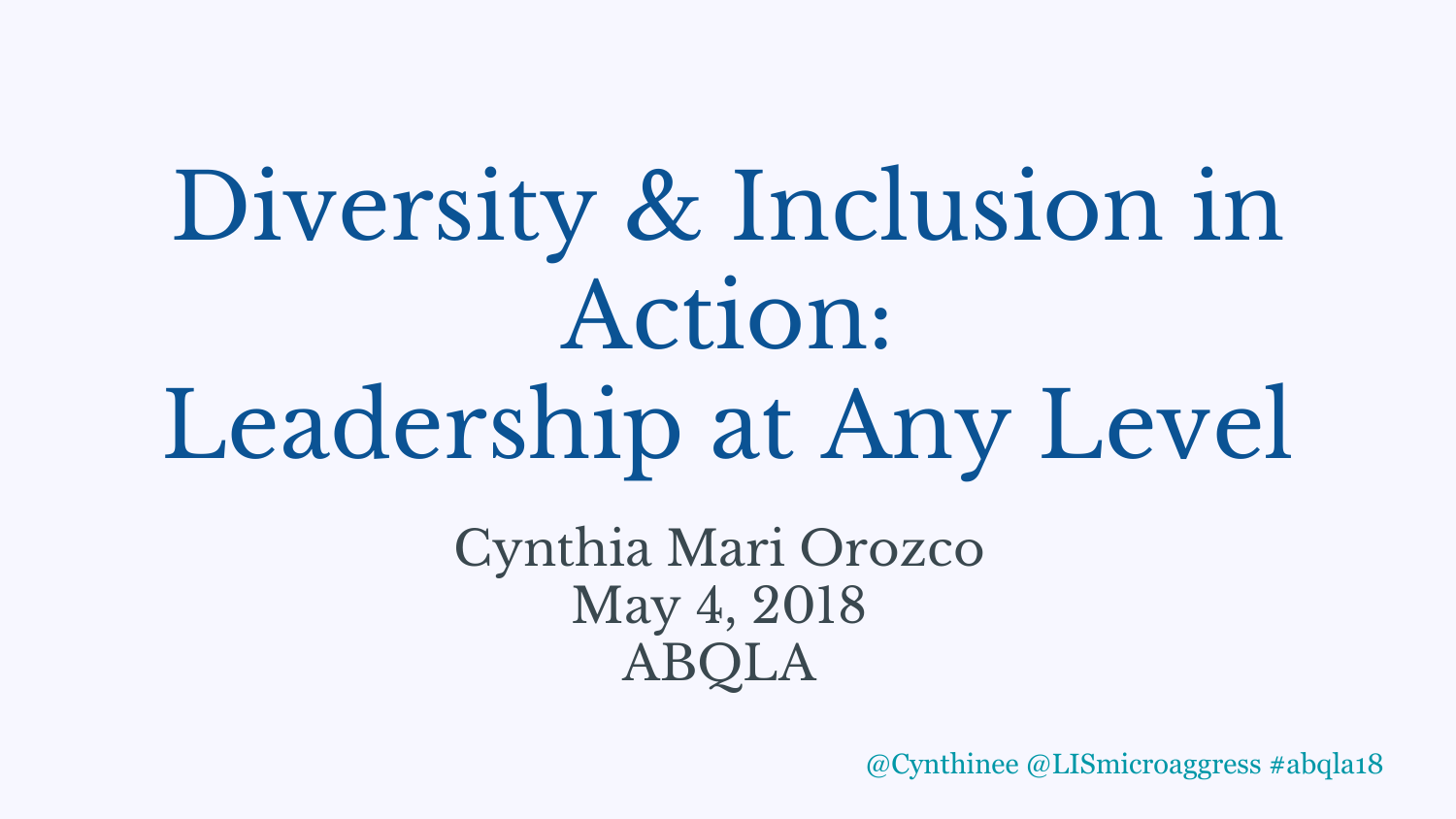### My Path Into Librarianship

Me freaking out post-BA  $\rightarrow$  Finding a viable career path



**Created by Aenne Brielmann** from Noun Project



**Created by Gregor Cresnar** from Noun Project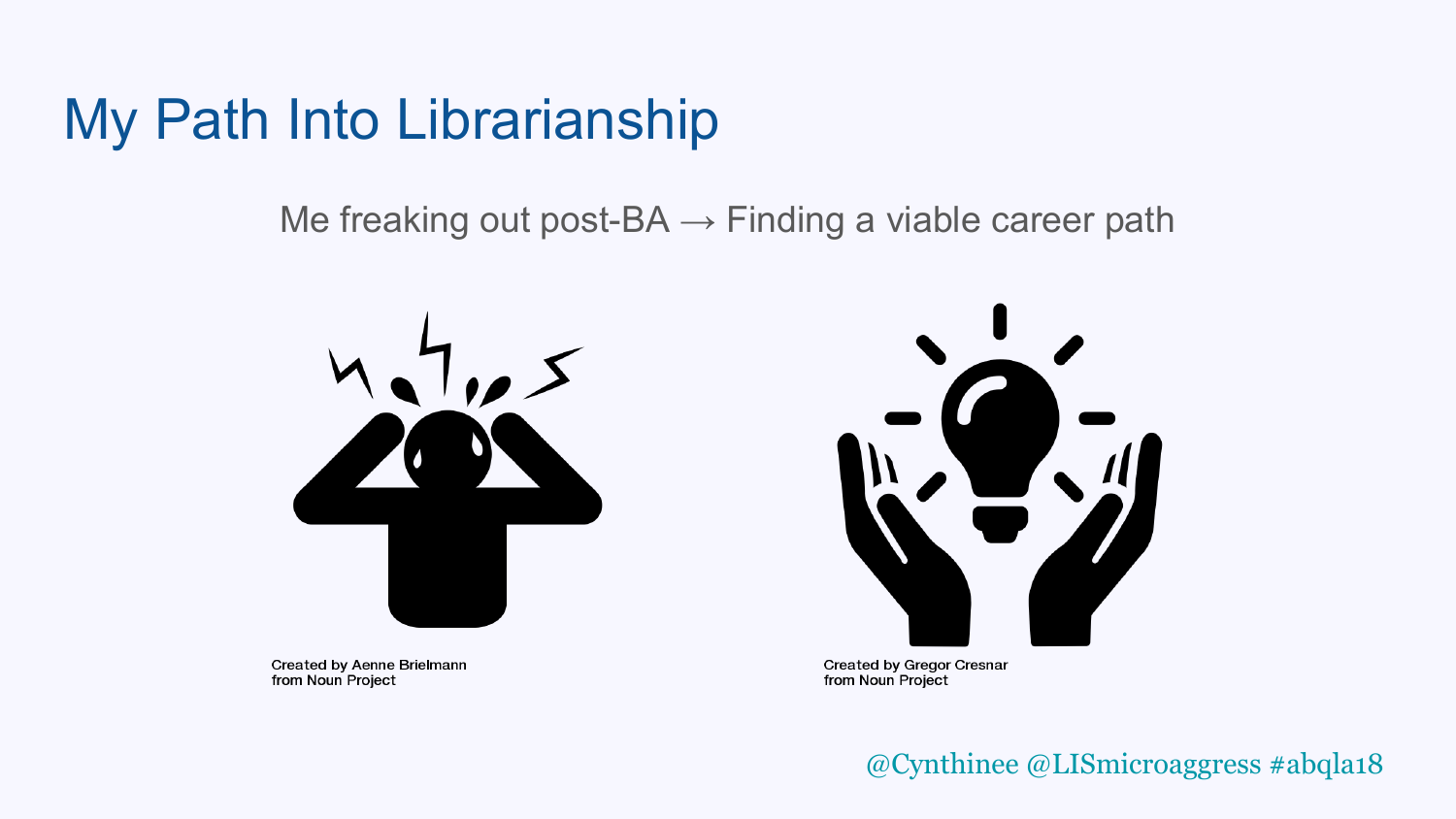## ALA Members by Race or Family Origin

|                                    | 2014 | 2017 |
|------------------------------------|------|------|
| American Indian or Alaskan Native  | 1.1  | 1.2  |
| Asian                              | 3.5  | 3.6  |
| <b>Black or African American</b>   | 4.3  | 4.4  |
| Hawaiian or Other Pacific Islander | 0.3  | 0.2  |
| White                              | 87.1 | 86.7 |
| <b>Other</b>                       | 3.7  | 4.0  |
| Hispanic or Latino                 | 3.9  | 4.7  |

[ALA Office of Research and Statistics Demographic Study Report 2017](http://www.ala.org/tools/sites/ala.org.tools/files/content/Draft%20of%20Member%20Demographics%20Survey%2001-11-2017.pdf)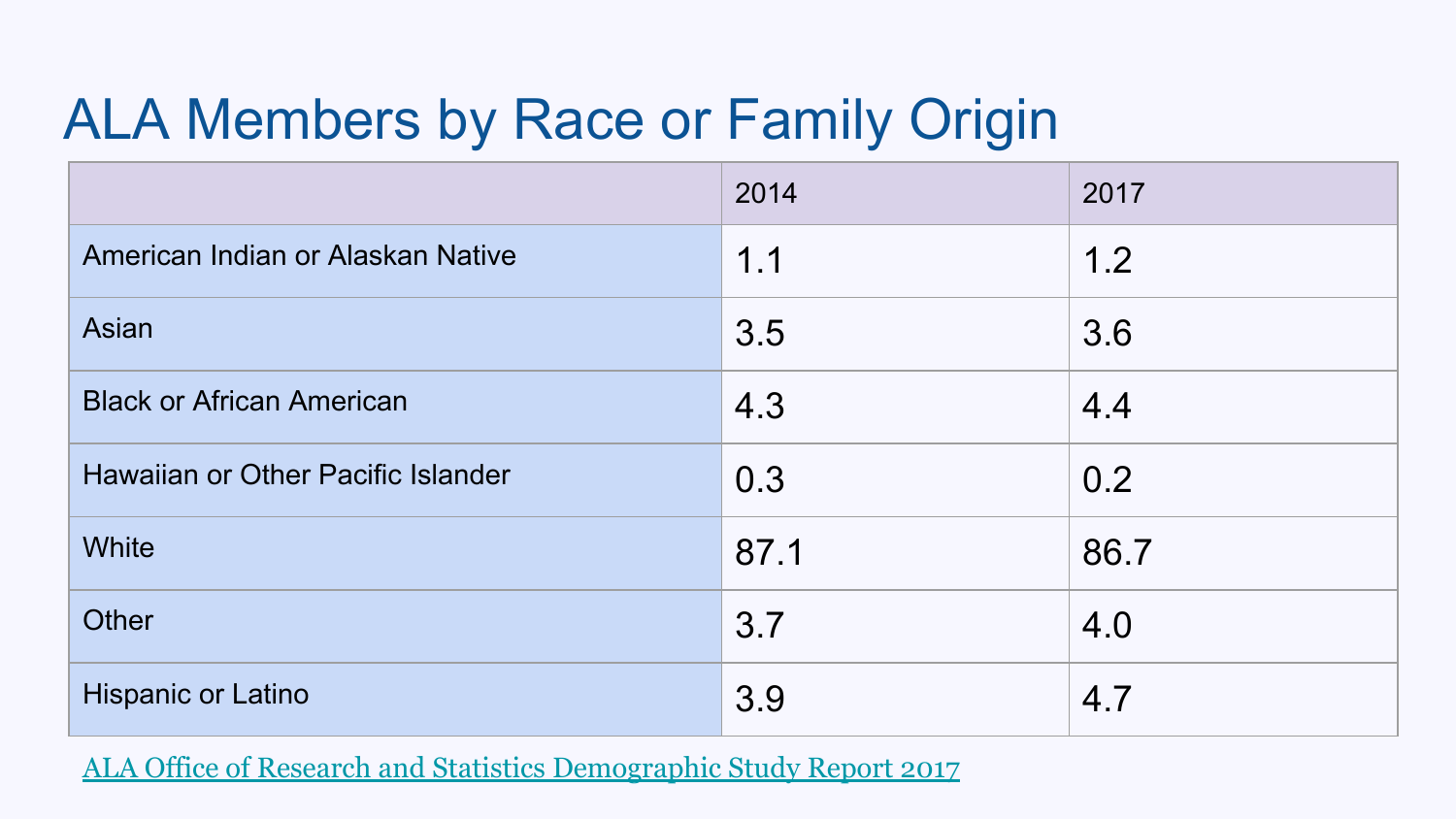### My Path Into Microaggressions Work

Me when I discovered the word 'microaggression'



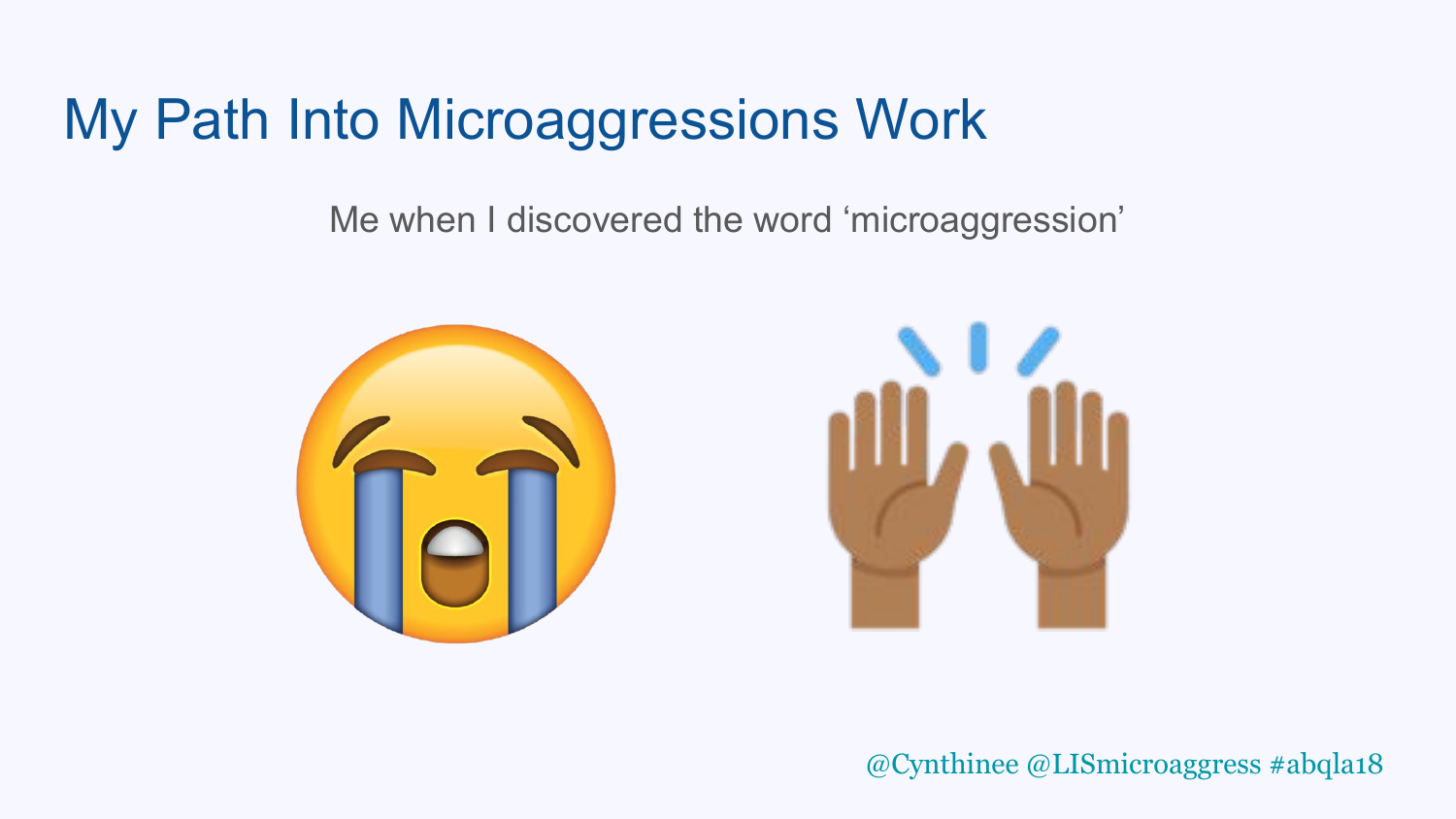## Microaggressions defined

"Microaggressions are brief and commonplace daily verbal, behavioral, and environmental indignities, whether intentional or unintentional, that communicate hostile, derogatory, or negative racial, gender, sexual-orientation, and religious slights and insults to the target person or group. Perpetrators of microaggressions are often unaware that they engage in such communications when they interact with…minorities"

-Derald Wing Sue, *Racial Microaggressions in Everyday Life*

\*\*Microaggressions can be expressed toward any marginalized group in society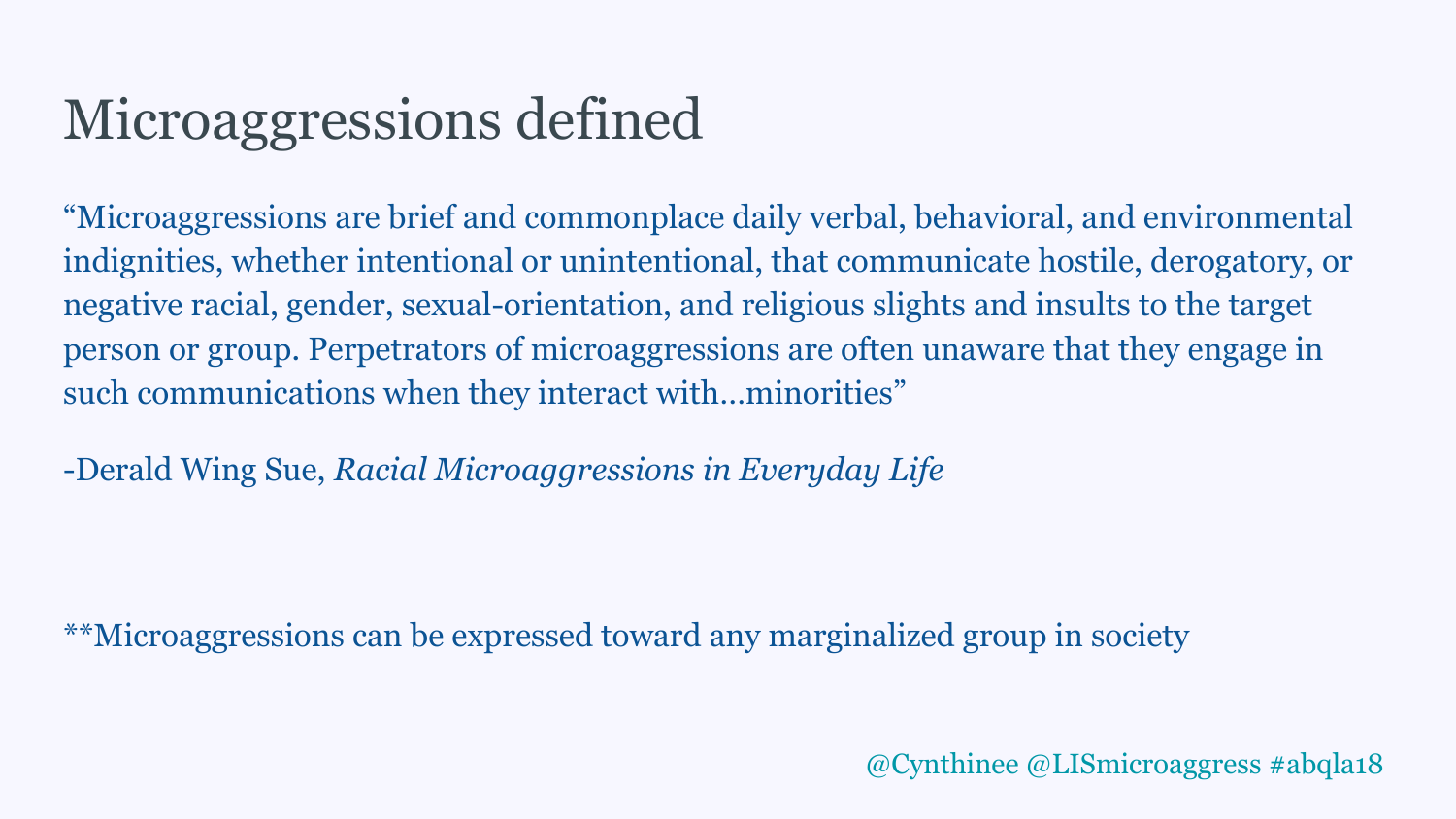## Microaggressions defined

*this project is a response to "it's not a big deal" - "it" is a big deal. "it" is in the everyday. "it" is shoved in your face when you are least expecting it. "it" happens when you expect it the most. "it" is a reminder of your difference. "it" enforces difference. "it" can be painful. "it" can be laughed off. "it" can slide unnoticed by either the speaker, listener or both. "it" can silence people. "it" reminds us of the ways in which we and people like us continue to be excluded and oppressed. "it" matters because these relate to a bigger "it": a society where social difference has systematic consequences for the "others."* 

*but "it" can create or force moments of dialogue.* 

-Microaggressions.com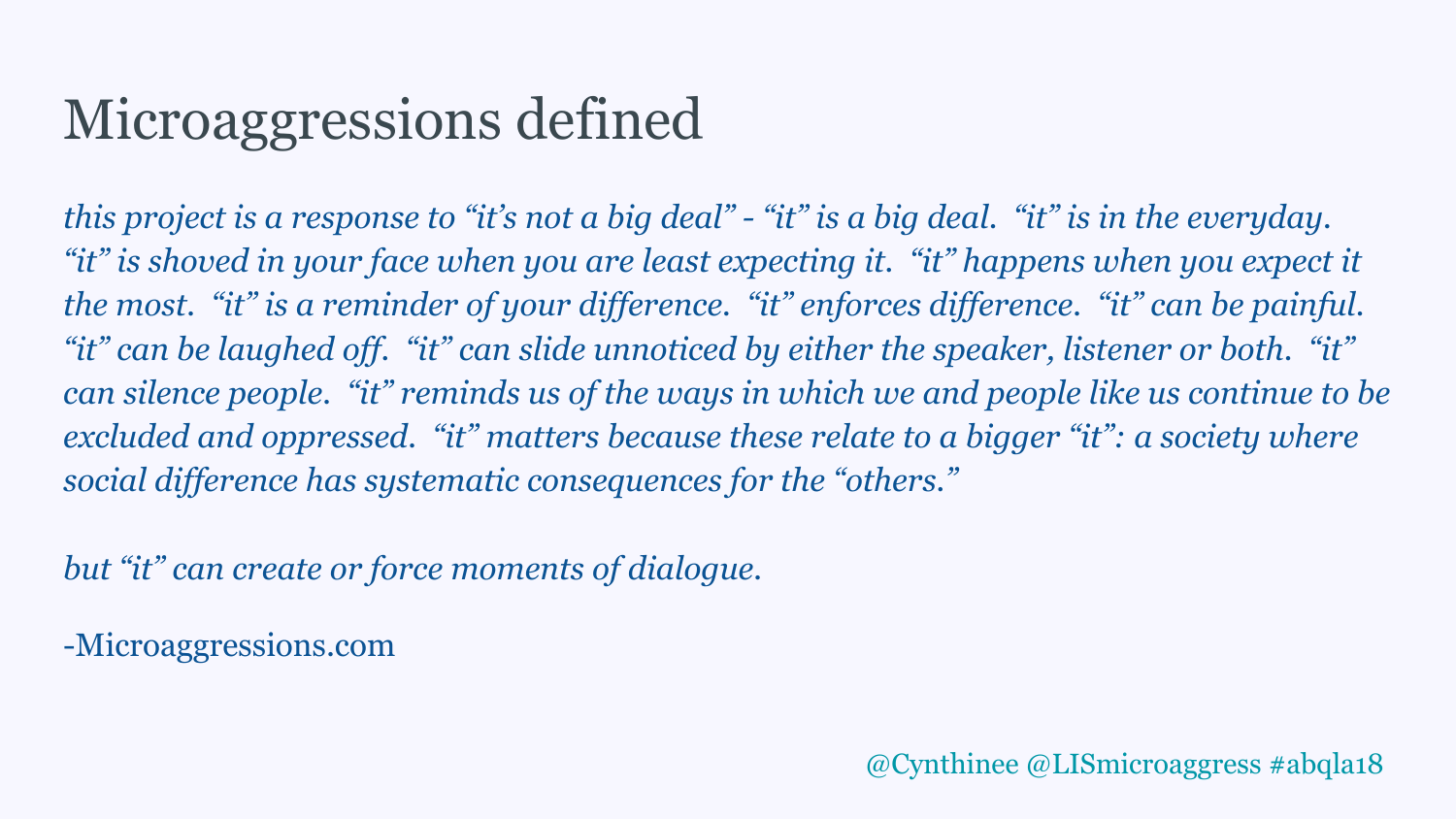## Social Identifiers & Intersectionality

| Race                      | Ethnicity              | Gender                            | <b>Gender Identity</b> |
|---------------------------|------------------------|-----------------------------------|------------------------|
| <b>Sexual Orientation</b> | Religion               | Ability (Physical &<br>Mental)    | Age                    |
| <b>Class</b>              | <b>National Origin</b> | Geographic/Regional<br>Background | Language               |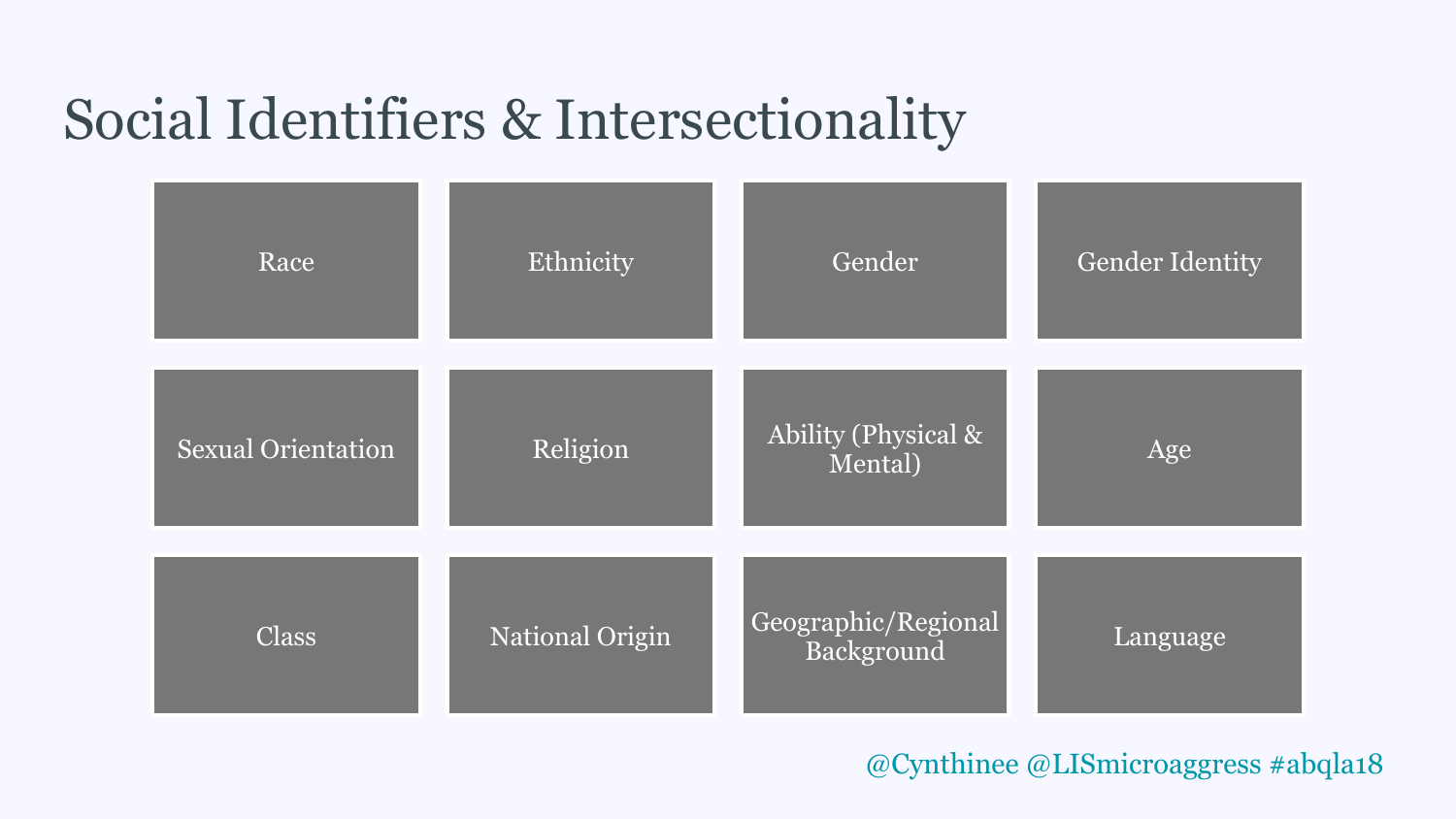## Theme: Alien in One's Own Land

Belief that visible racial/ethnic minority citizens are foreigners.

Examples:

- "Where are you from?
- **"You speak English so well!"**
- "Can you teach me words in your native language?"
- Continued mispronunciation of a person's name after correcting the person repeatedly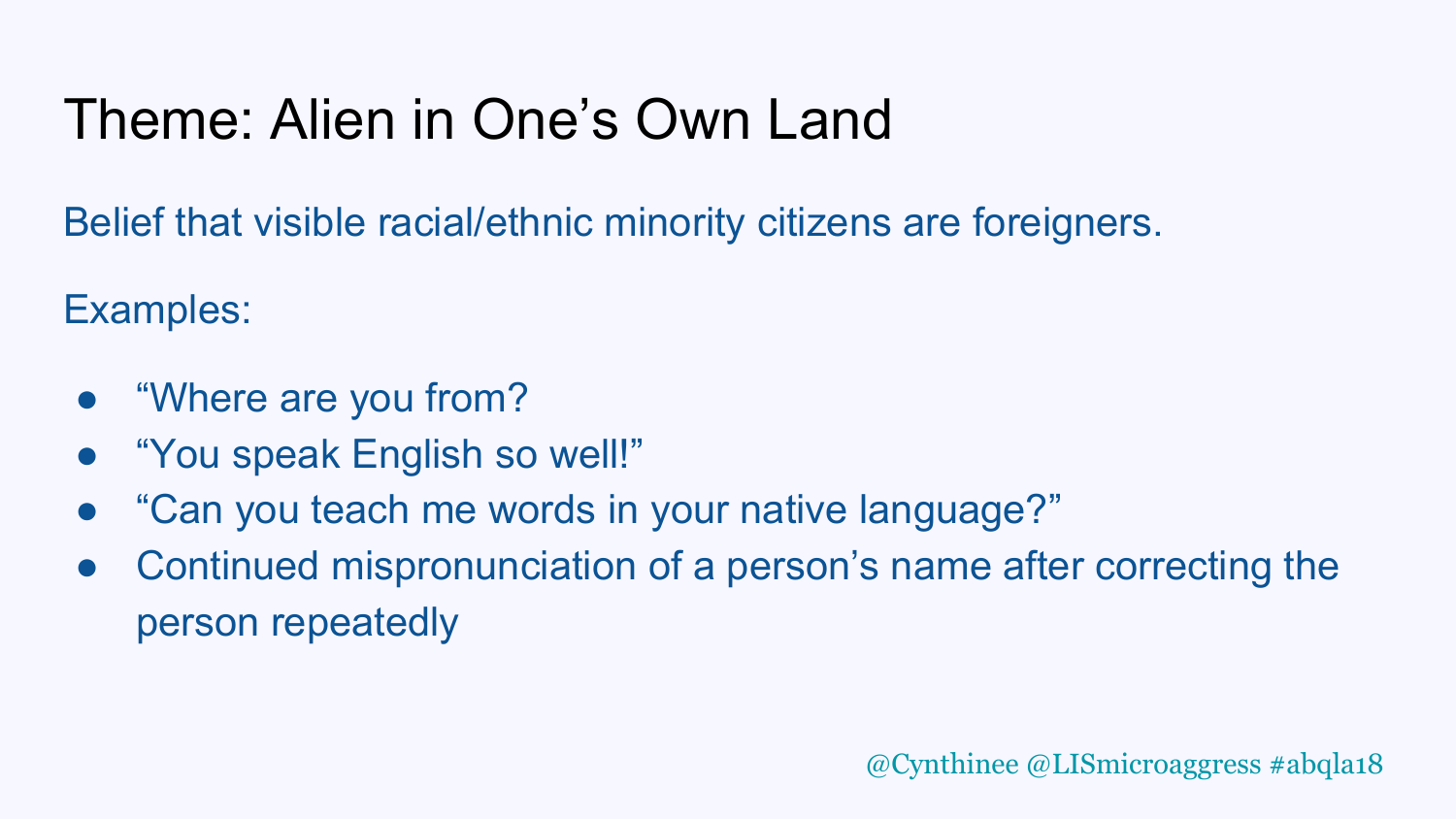## Theme: Alien in One's Own Land

From LISmicroaggressions.com:

I was on a panel and the moderator asked me to pronounce my last name. After I told her, she told me how hard it was to pronounce (it isn't) and asked me to repeat it three more times before the session got started. When she went up to introduce the panel, she told me, "I'm going to introduce you first or else I'm going to forget how to say your name." Then she proceeded to butcher my name.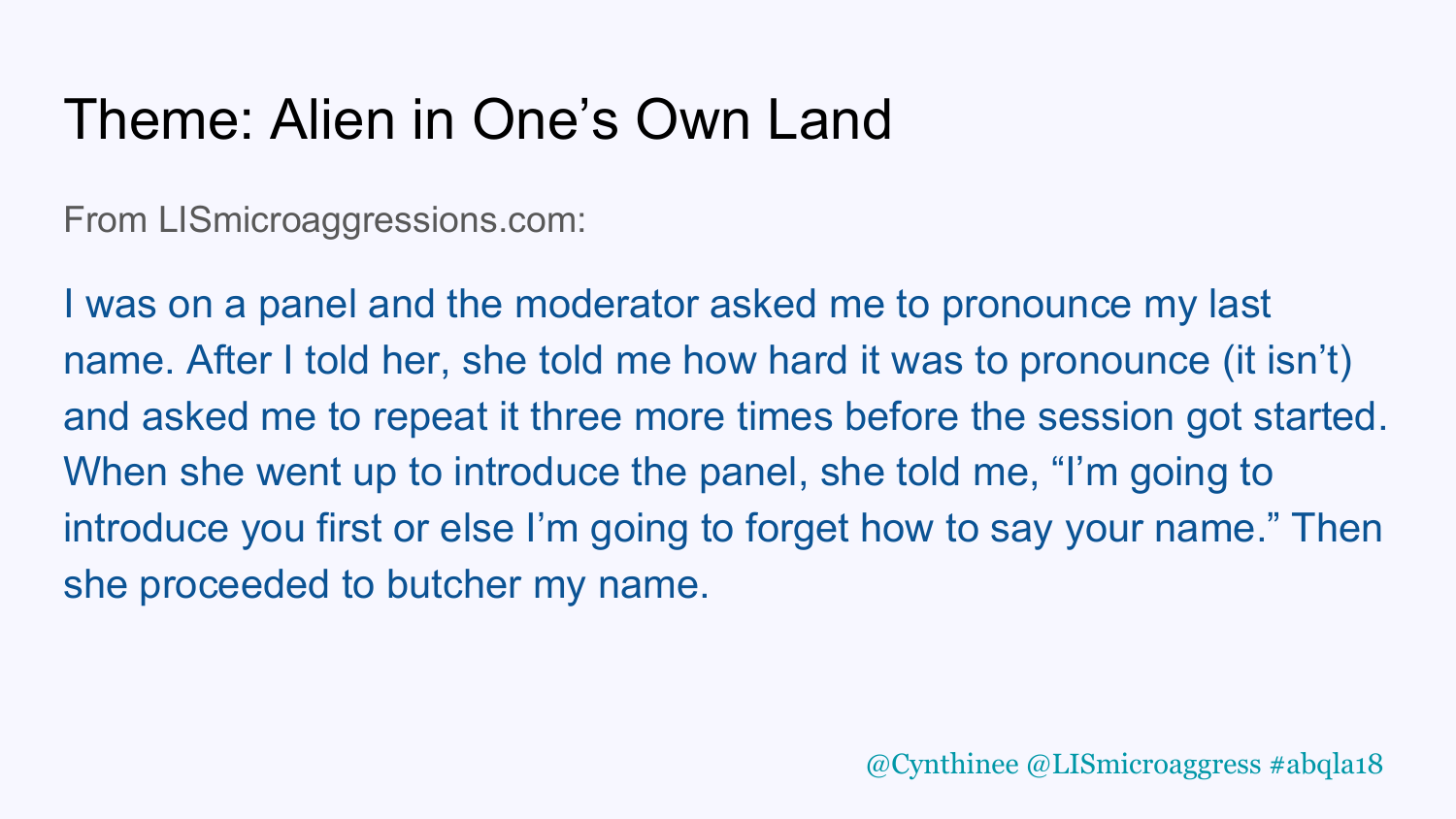## Theme: Alien in One's Own Land

"...I went home and asked my mother if I could be called Zoe. I remember she was cooking, and in her Nigerian accent she said, 'Why?' I said, 'Nobody can pronounce it.' Without missing a beat, she said, 'If they can learn to say Tchaikovsky and Michelangelo and Dostoyevsky, they can learn to say Uzoamaka.'"



Actress Uzo Aduba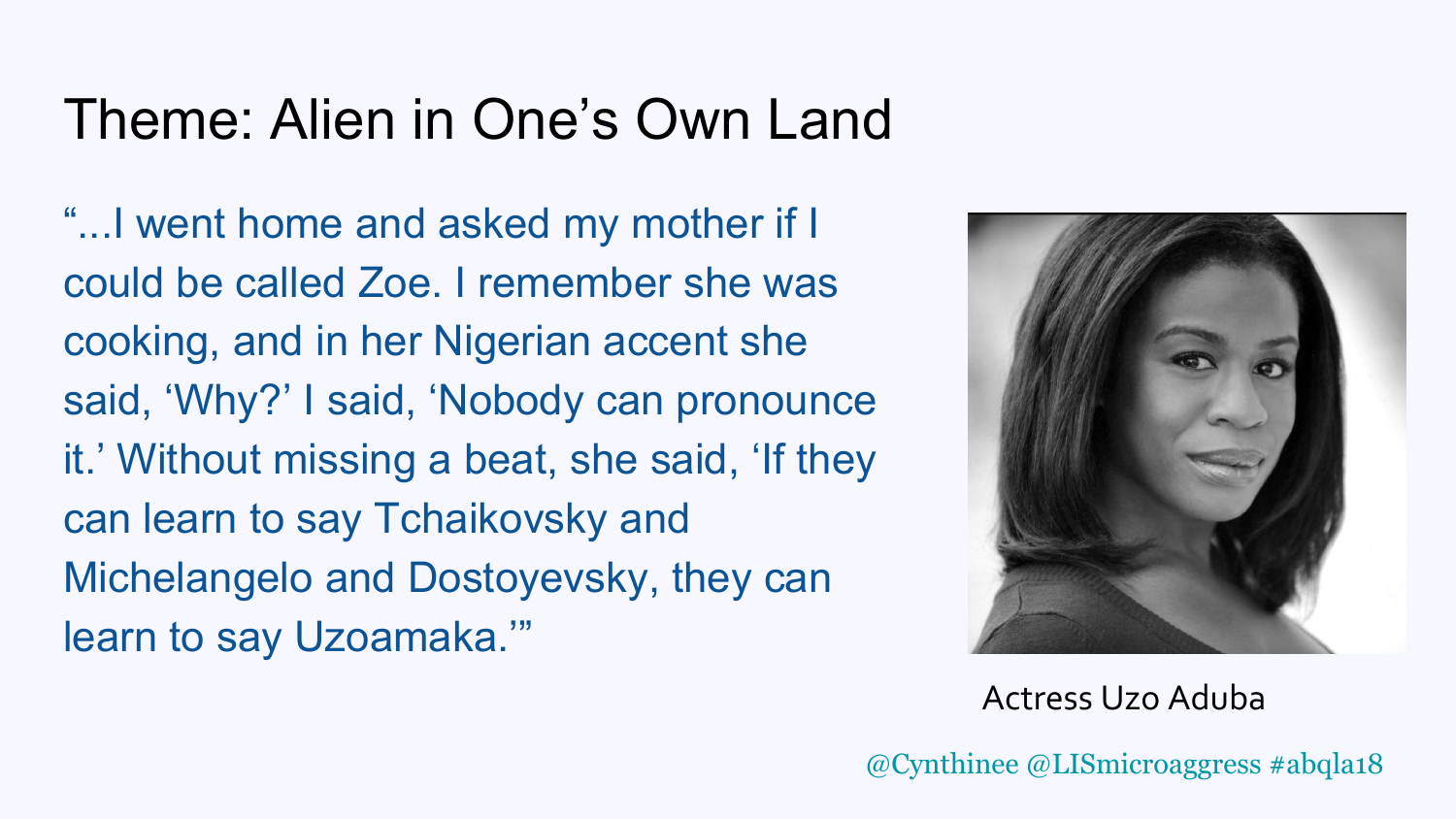## Theme: Ascription of Intelligence

Assigning intelligence to a POC based on their race.

Examples:

- "You are a credit to your race"
- "You are so articulate"

Your english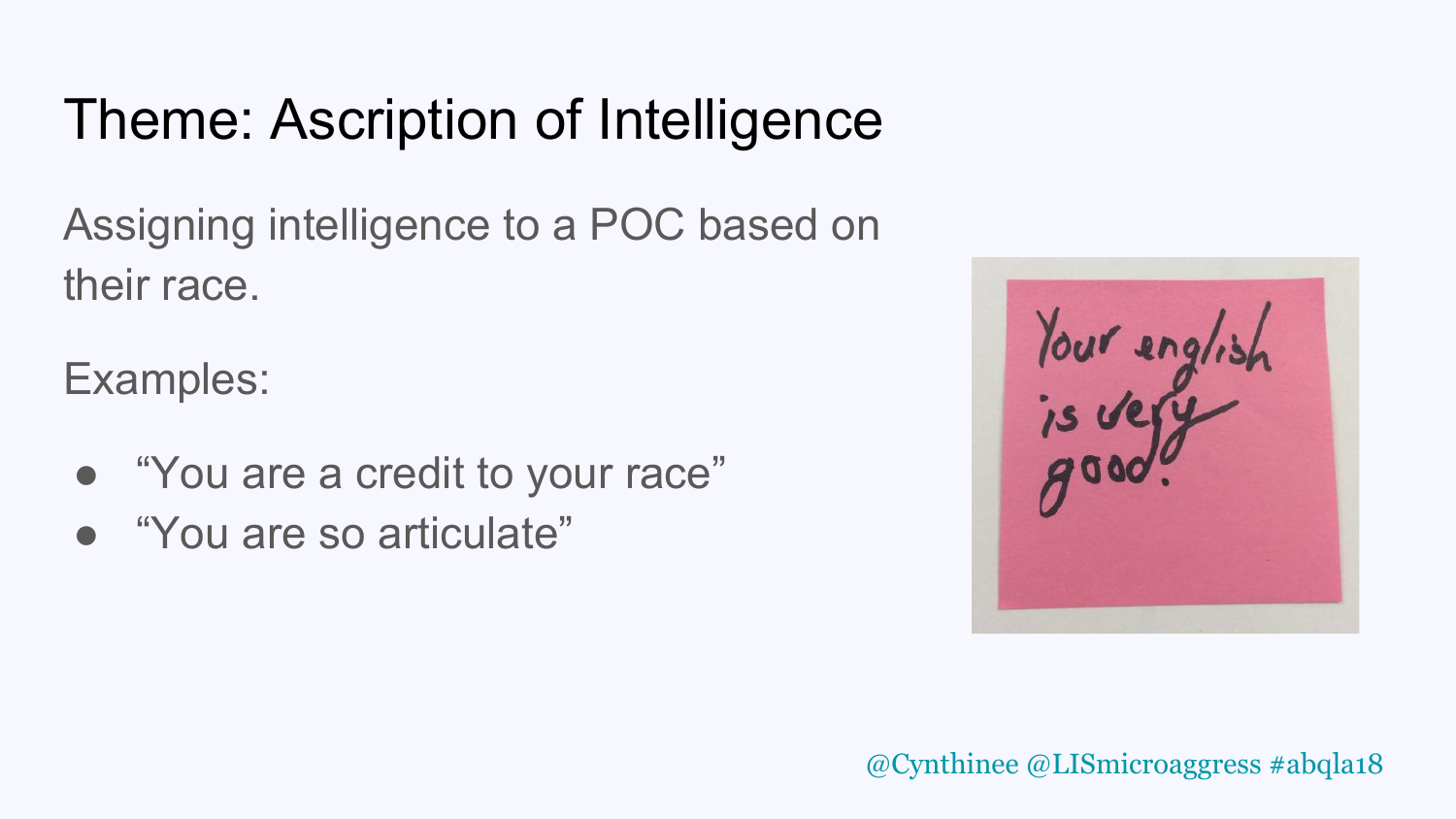## Theme: Ascription of Intelligence

From LISmicroaggressions.com:

White male librarian and I did a presentation (that I organized) before faculty and administration. Only HE received praise and positive feedback on it.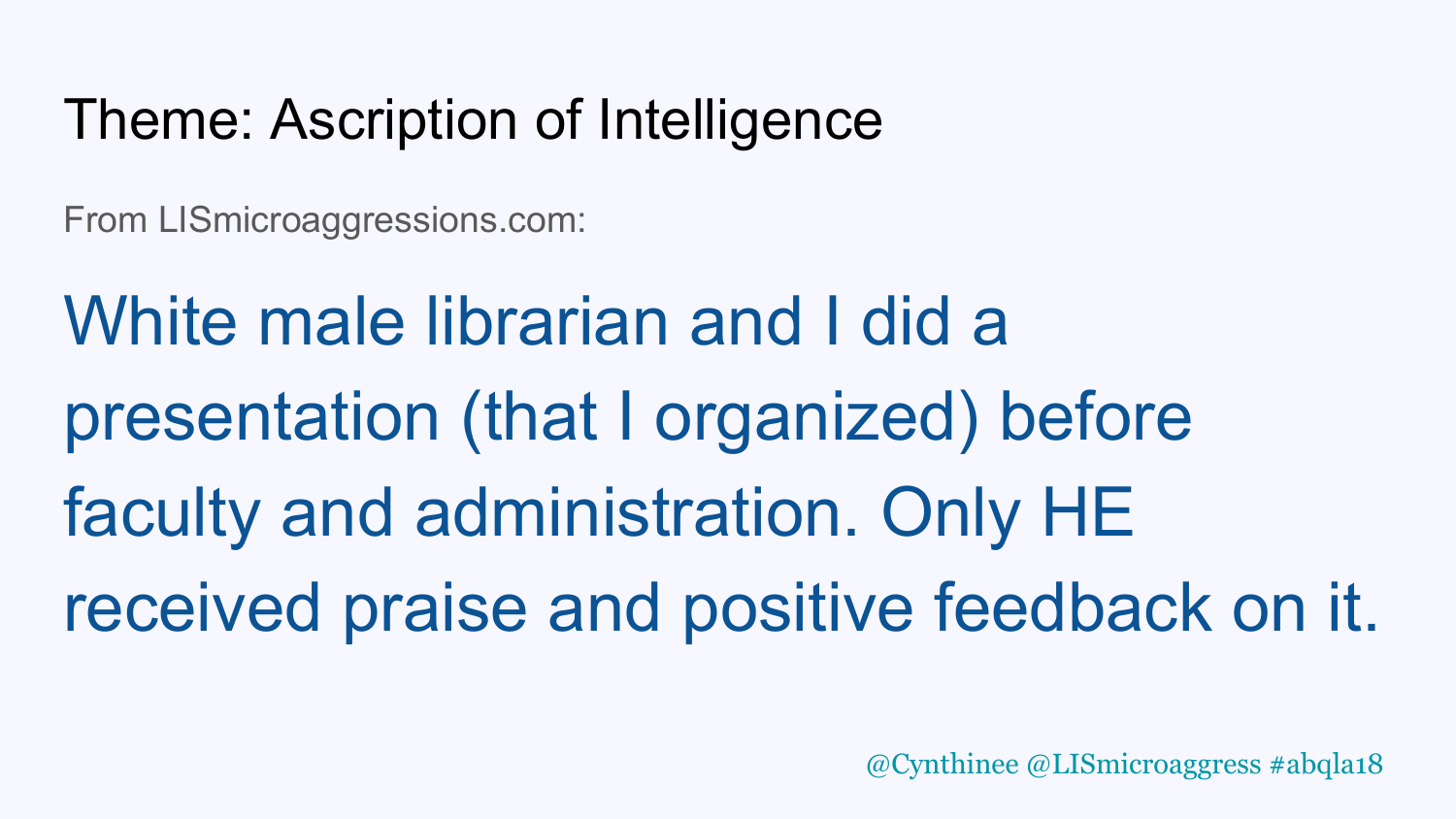## Theme: Denial of Individual Racism/Sexism/etc.

Denial of personal racism or one's role in its perpetuation.

Examples:

- "I'm not racist. I have several black friends."
- "As a woman, I know what you go through as a minority."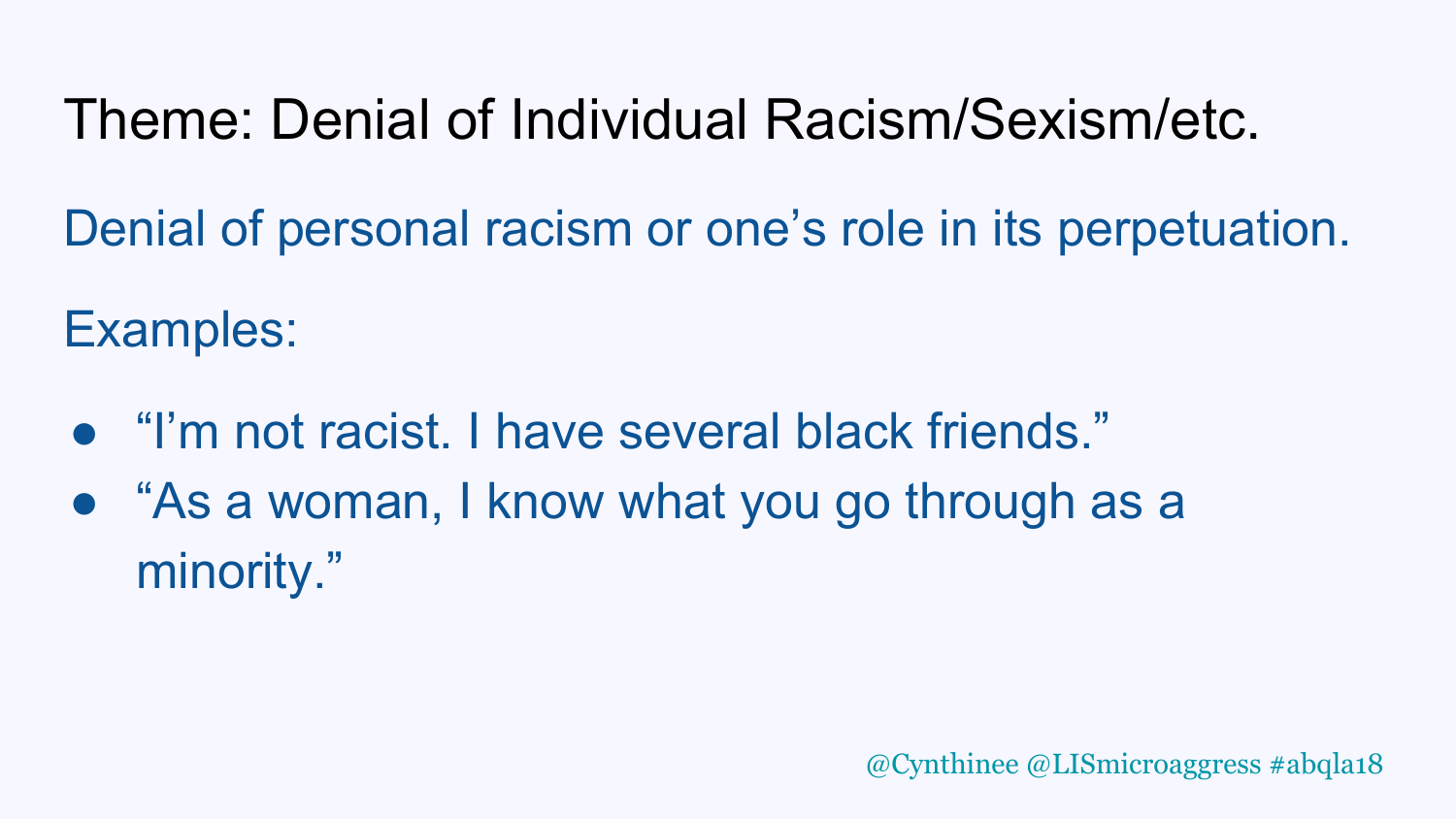### Theme: Denial of Individual Racism/Sexism/etc.

From LISmicroaggressions.com:

I once joked that the library should give all Children's Librarians free coffee because we run around so much. A coworker said, "Oh, they'd never do that here, they're all Jews." I asked what she meant by that (though I already knew) and she said that they weren't actual Jews, but they were all cheap. I informed her that I was Jewish (hoping to get her to apologize), and she said that she could tell by looking at me.

It was OK, though, she said, because she has some Jewish friends, and they joke about this stuff all the time.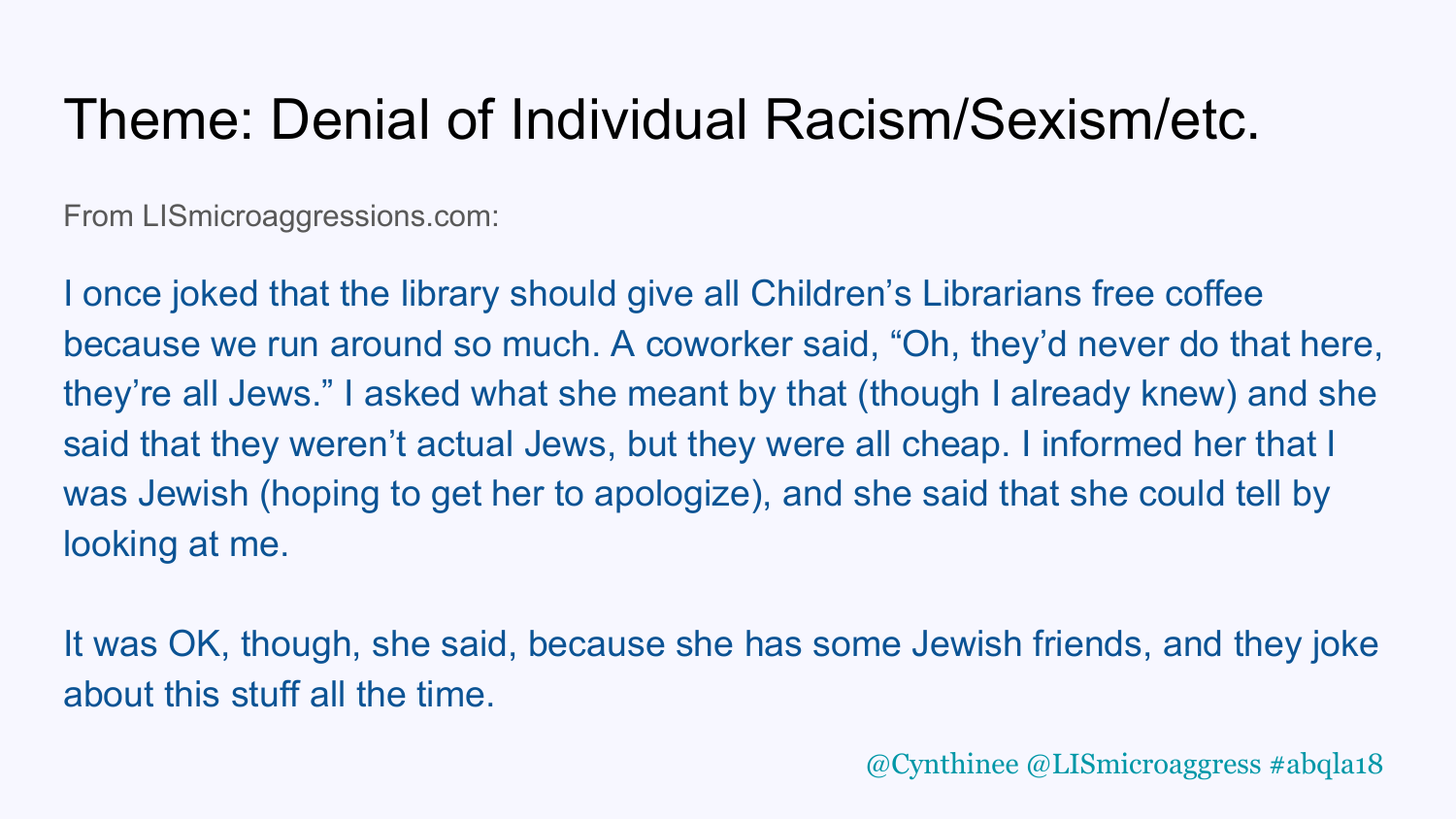## Theme: Myth of Meritocracy

Statements that assert that race does not play a role in life successes.

Examples:

- "I believe the most qualified person should get the job."
- "Everyone can succeed in society, if they work hard enough."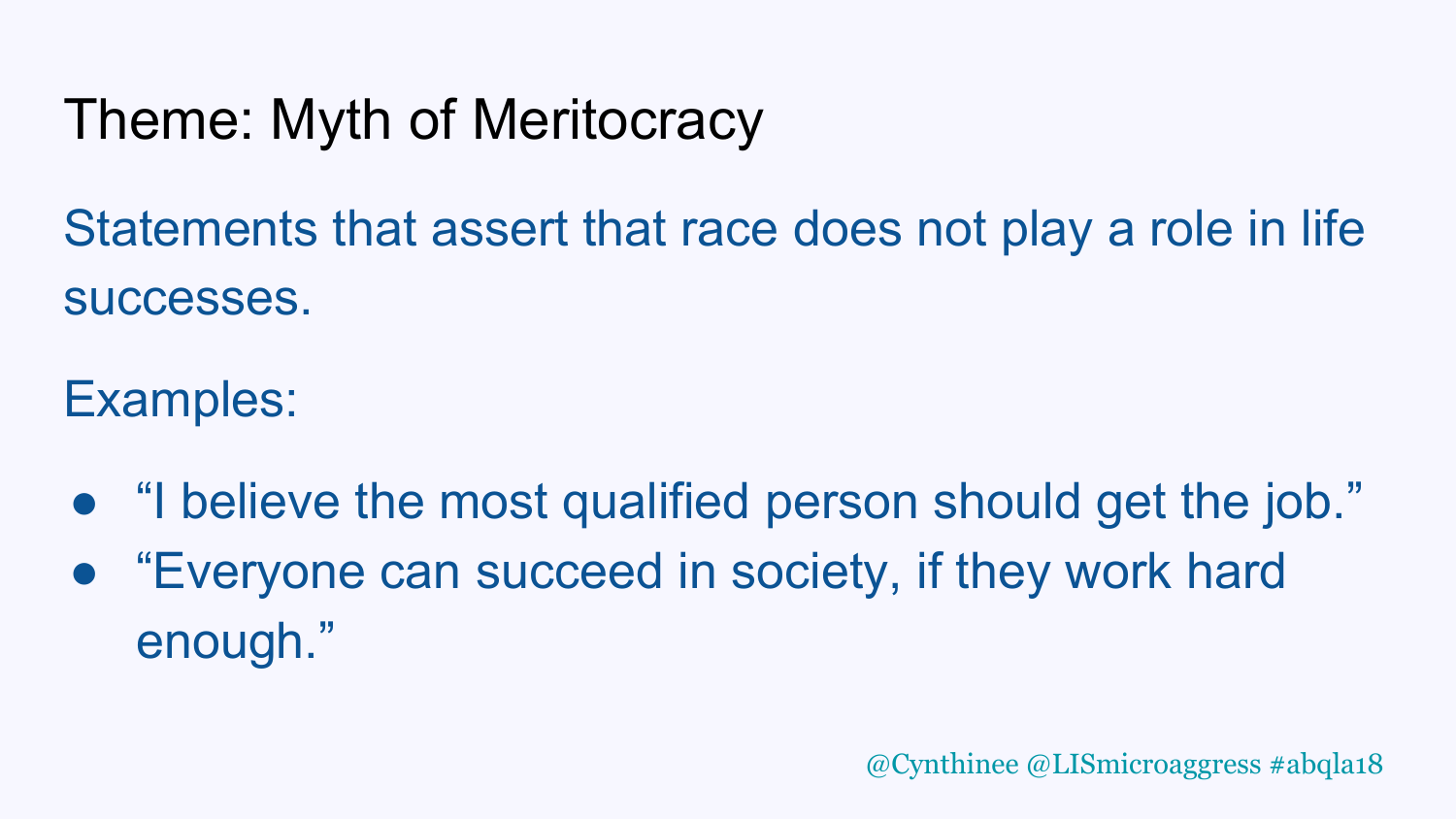## Theme: Myth of Meritocracy

From LISmicroaggressions.com:

When encouraged to hire students who have federal work study awards (for part-time student positions), a library supervisor responded that they didn't think they would receive any qualified applicants.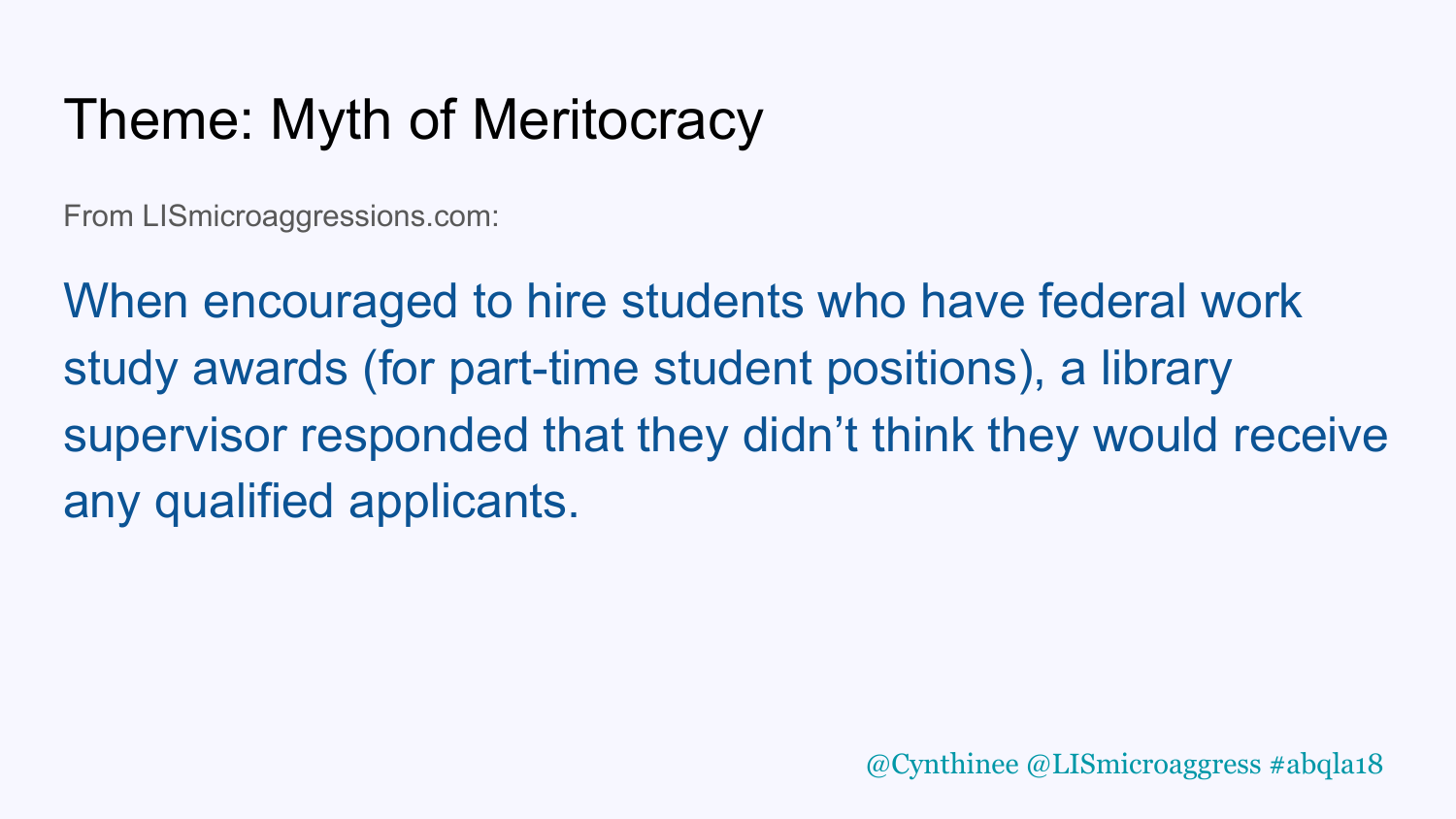Theme: Sexist / Hetero-sexist or Transphobic Language

Terms that are exclusionary or derogatory towards women and LGBTQ individuals

Examples:

- Using incorrect pronouns
- Being forced to choose between Male or Female when filling out forms
- Two options for relationships status: married or single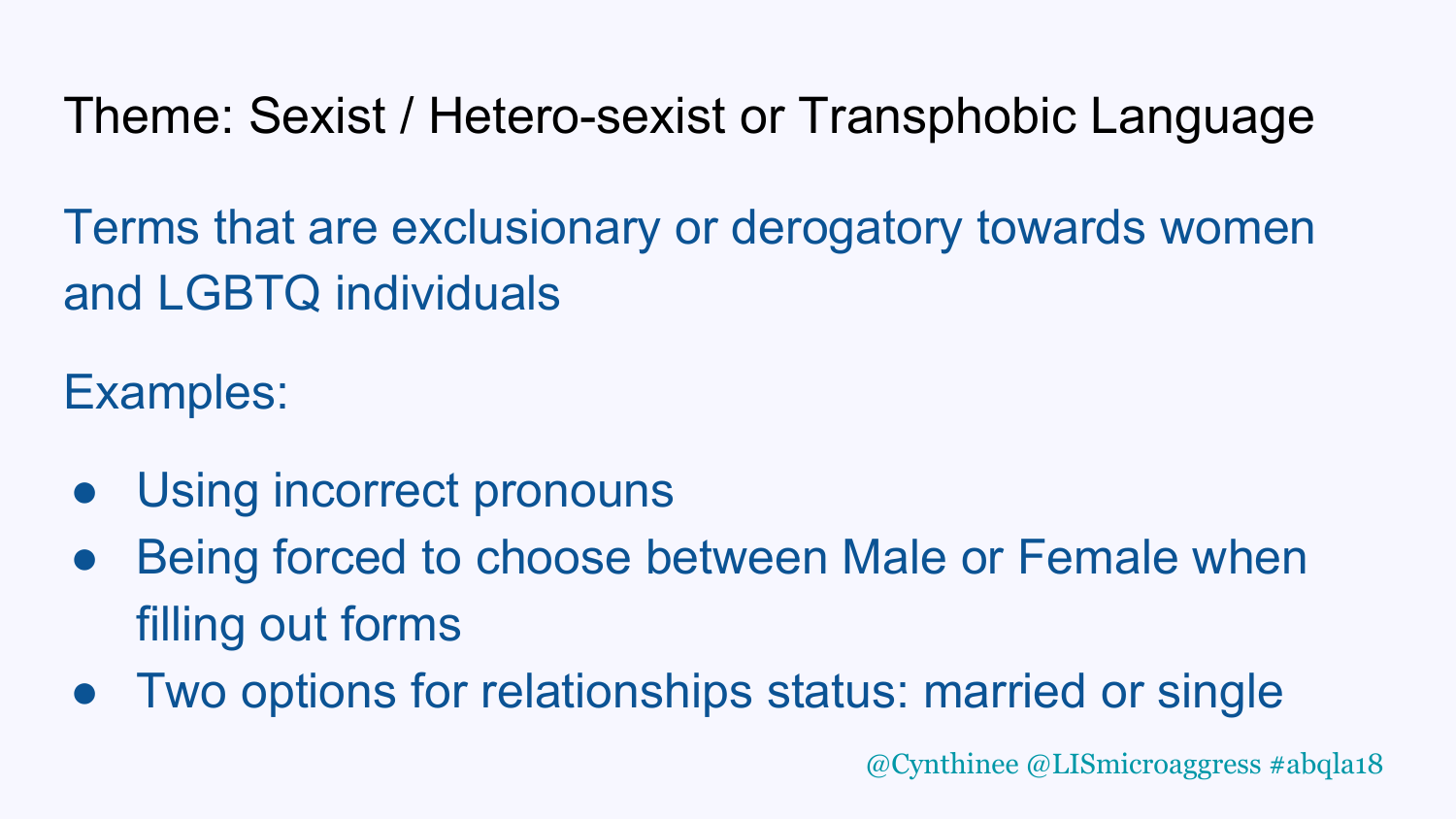#### Theme: Sexist / Hetero-sexist or Transphobic Language

From LISmicroaggressions.com:

As a recent MLIS graduate, I've been diligently applying to LIS jobs. Invariably, I'll be forced to select my gender on a form that only has two options. So I have to lie about a significant part of myself and be made invisible. Out of several dozen applications, only one had a "Transgender" option. I actually wept with gratitude.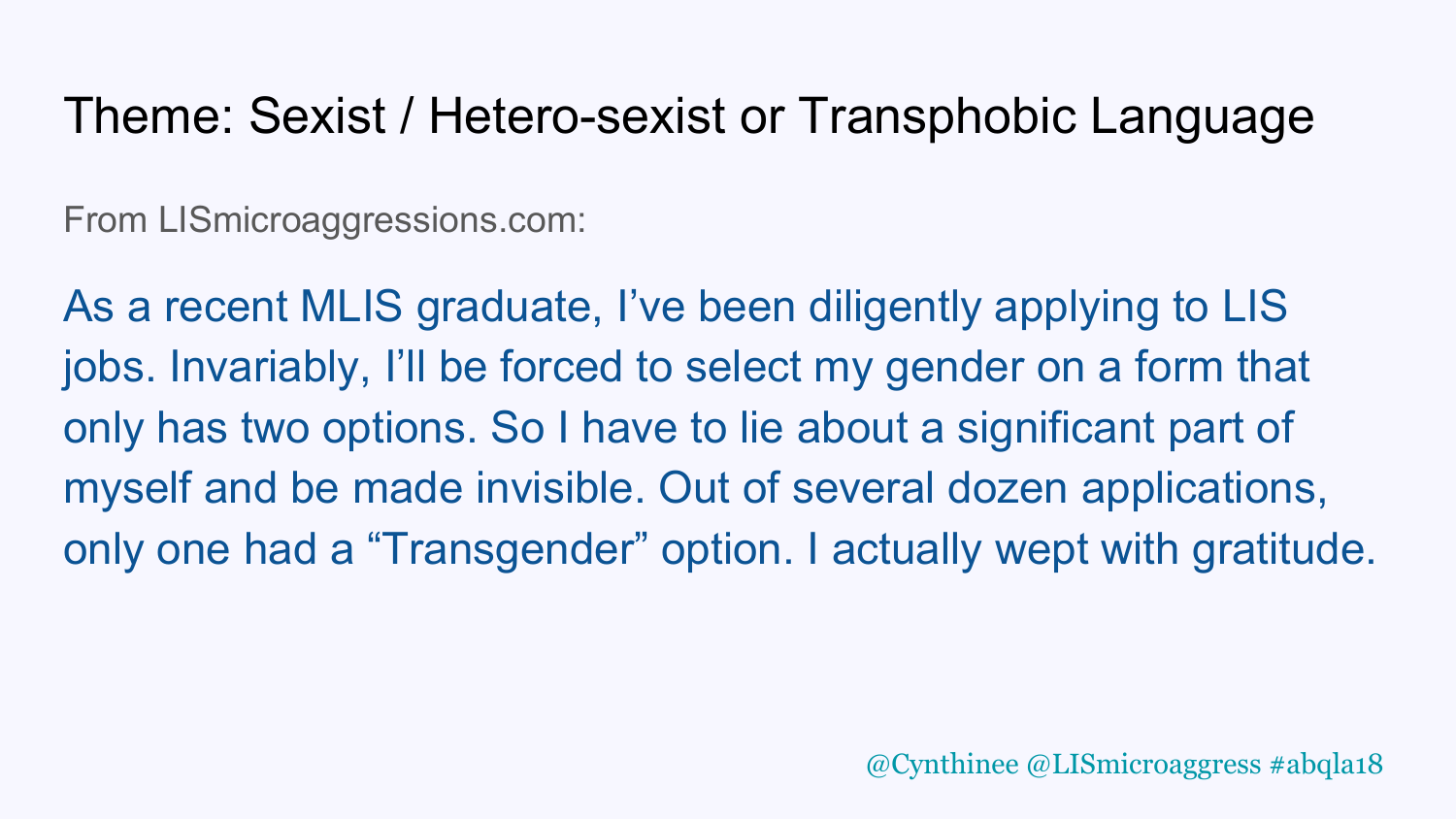## Theme: Environmental Microaggressions

Demeaning and threatening social, educational, political, or economic cues that are communicated to marginalized groups.

Examples:

- "Color blindness" as a stated philosophy
- Hostile, invalidating, or threatening work environments
- An all white male library administration
- Representation in library collections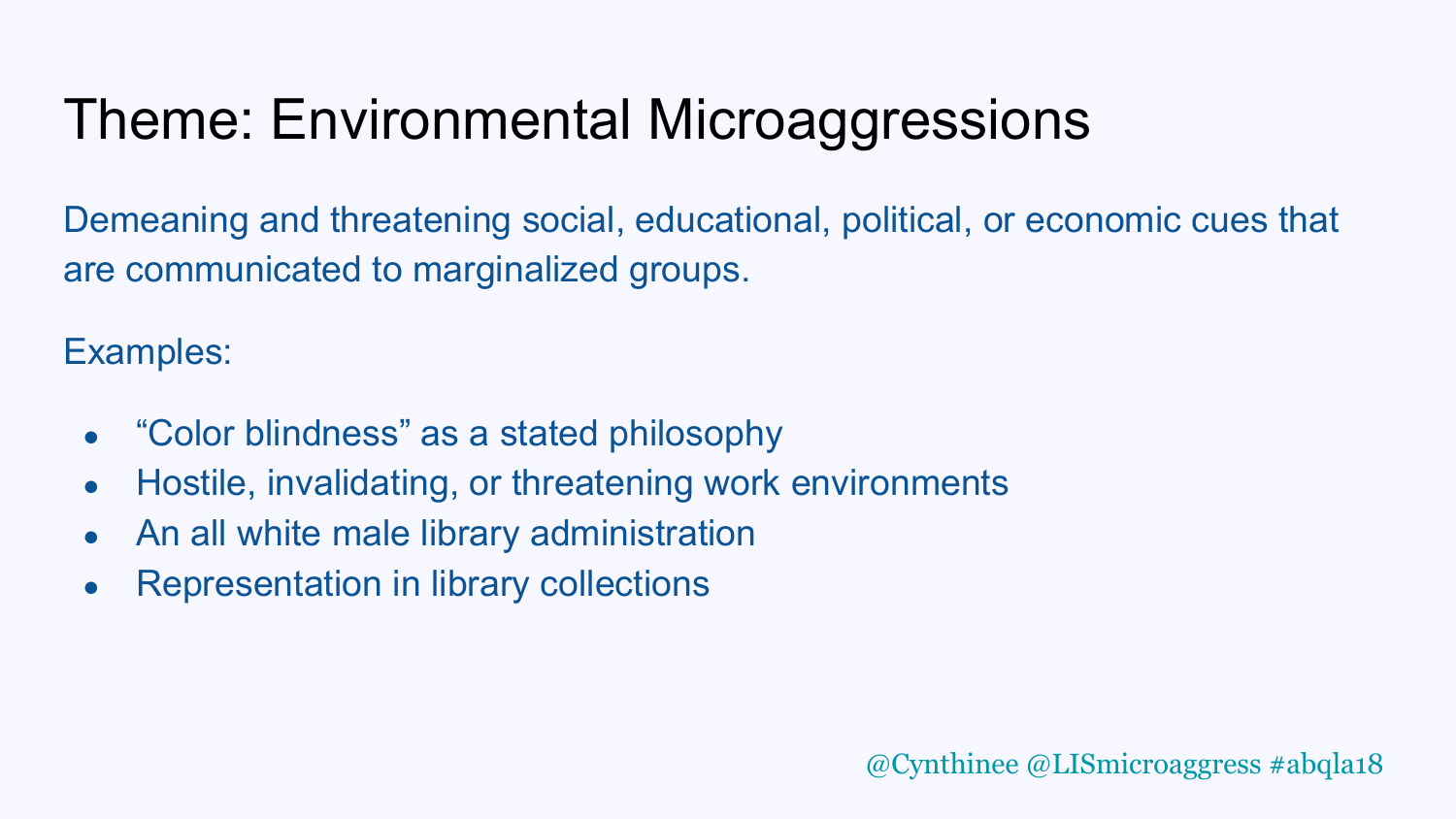#### Theme: Environmental Microaggressions

From LISmicroaggressions.com:

After some ugly anti-LGBT incidents in our community, the library held LGBT ally training. It was mandatory for all librarians and staff—except for people who opted out due to "personal beliefs."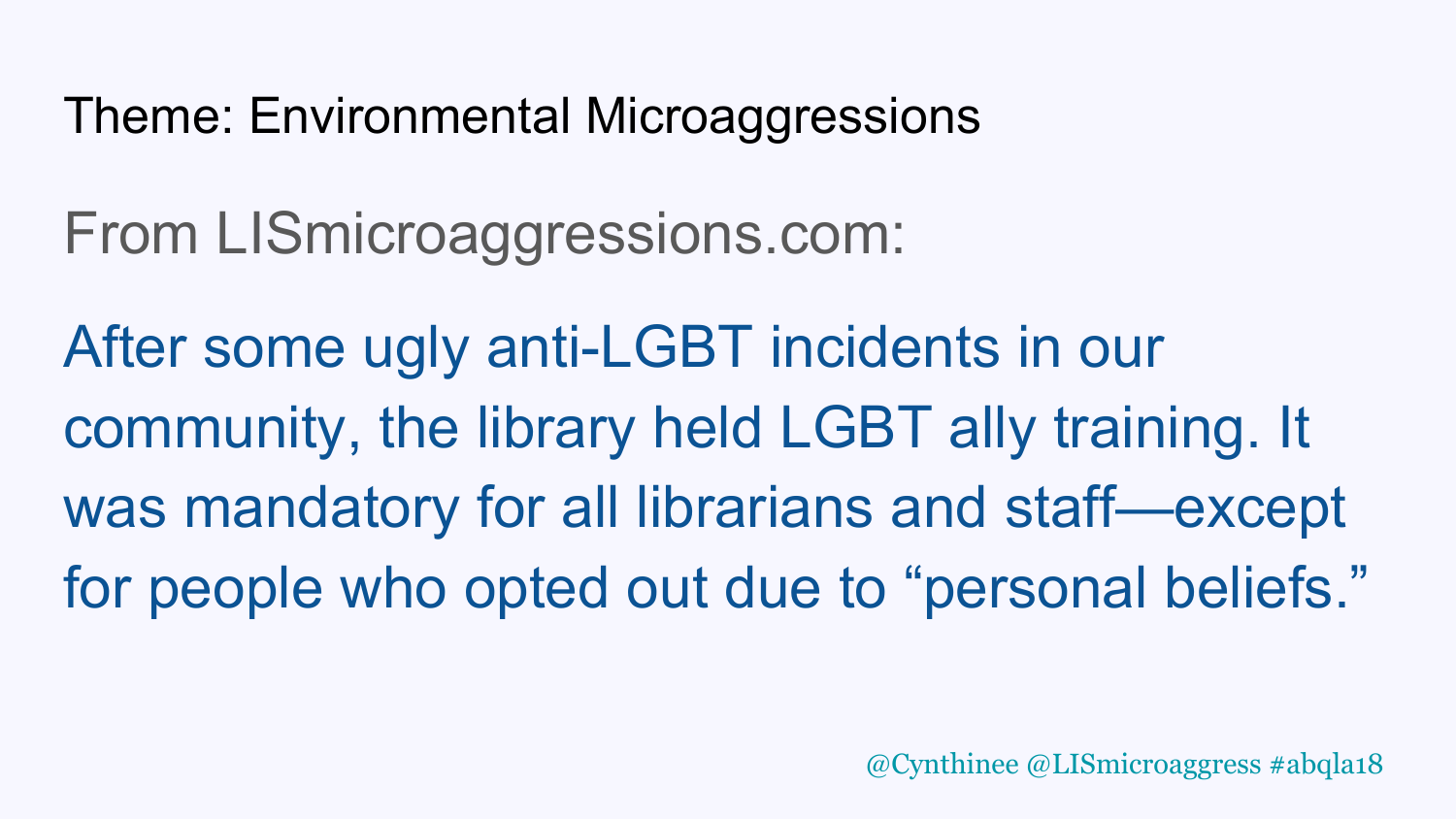## Impact: Why does this matter?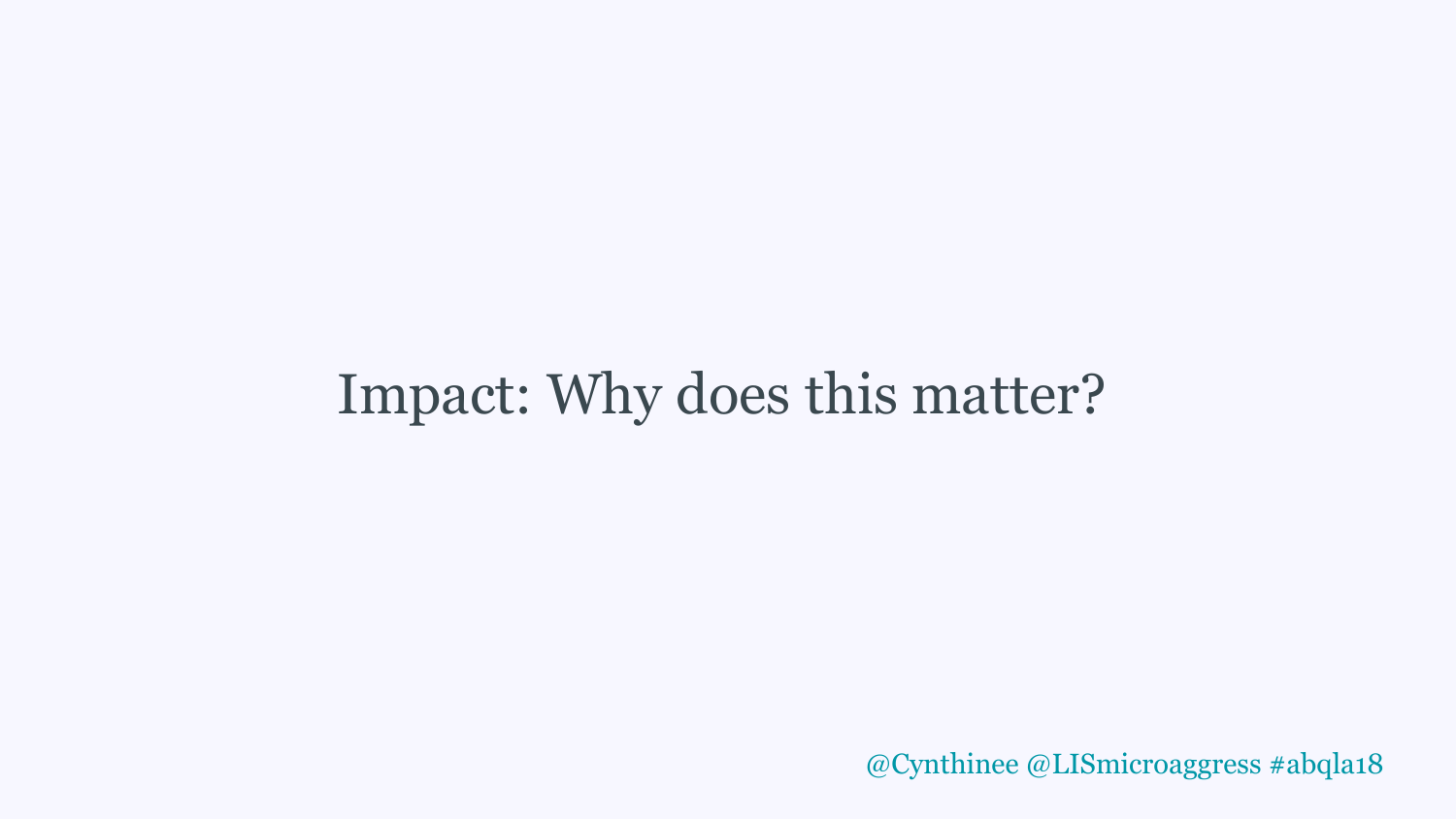## Interpretation & Meaning Behind Microaggressions

You do not belong. You are abnormal. You are intellectually inferior. You are not trustworthy. You are all the same.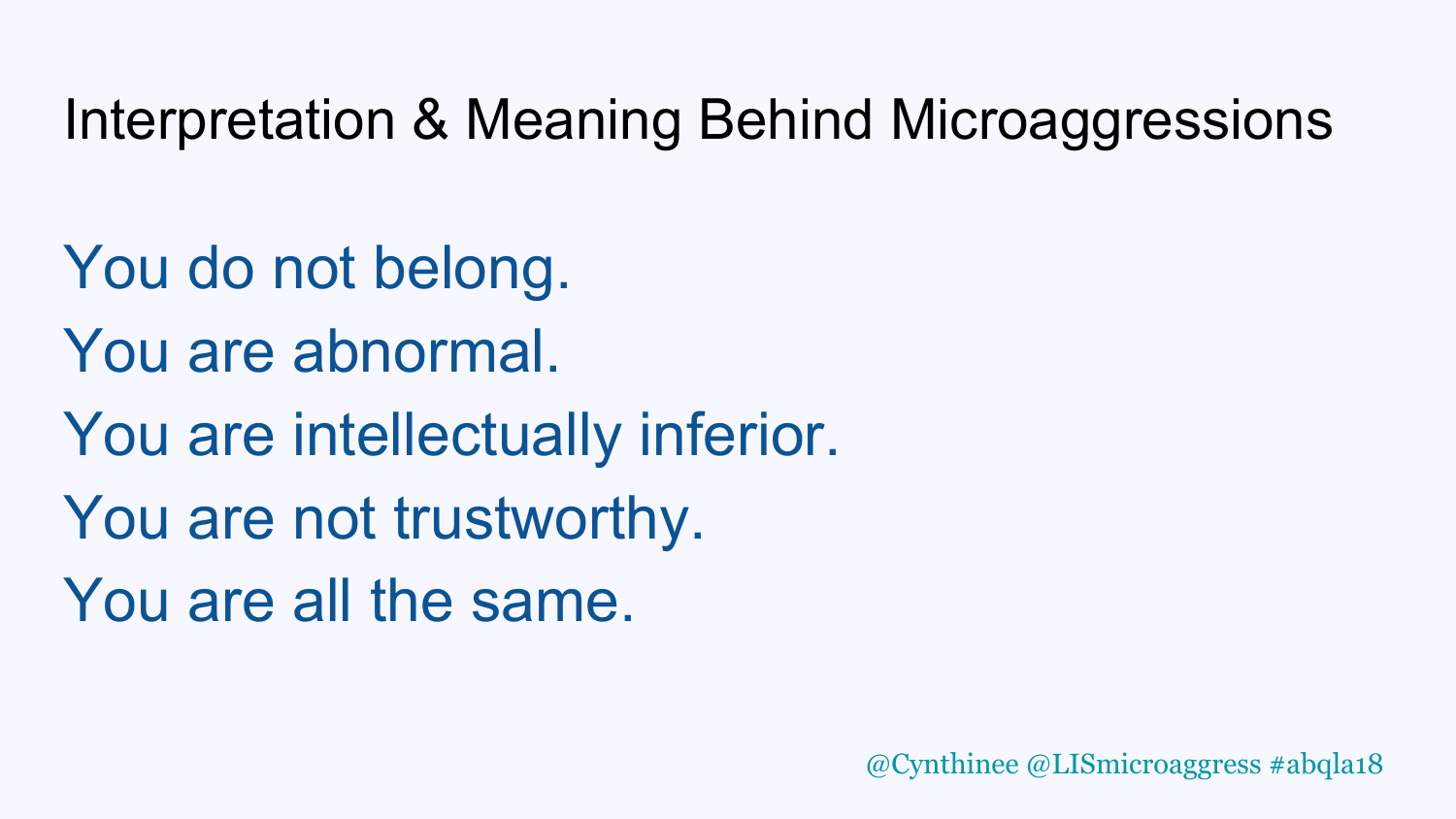## About the LISM Project

- Documentation project/website on tumblr since Spring 2014, inspired by student organized documentation such as *I, Too, Am Harvard*
- Storytelling to highlight untold/undertold experiences of marginalized persons in LIS
- Those working/studying in LIS can anonymously submit their experiences with microaggressions

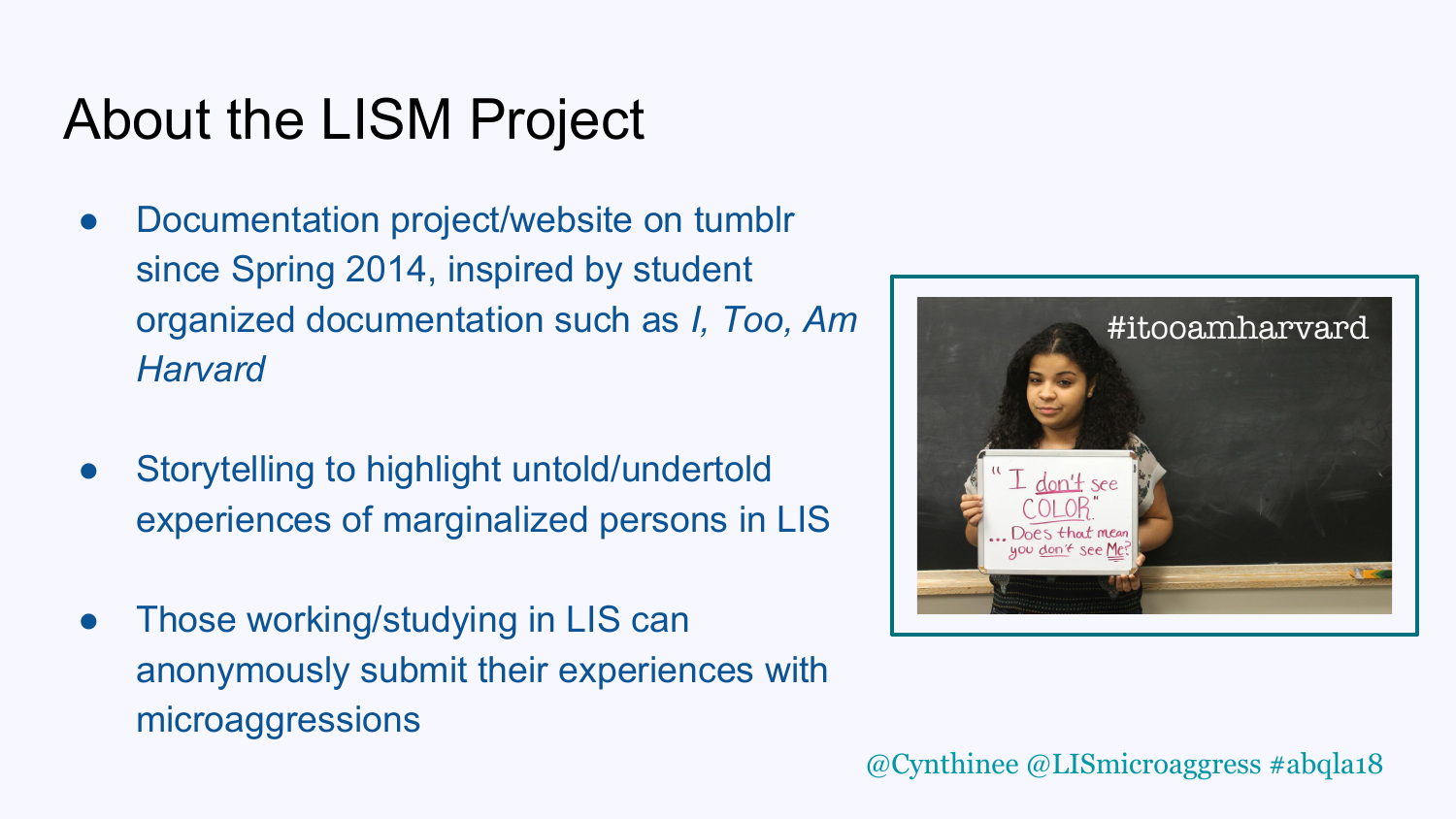"I submitted to LISMicro one time, it made me feel better. Vindicated. Visible. It's important."

"Mailed out my @LISmicroaggress zine submission today. It was surprisingly freeing to write down my story and send it away."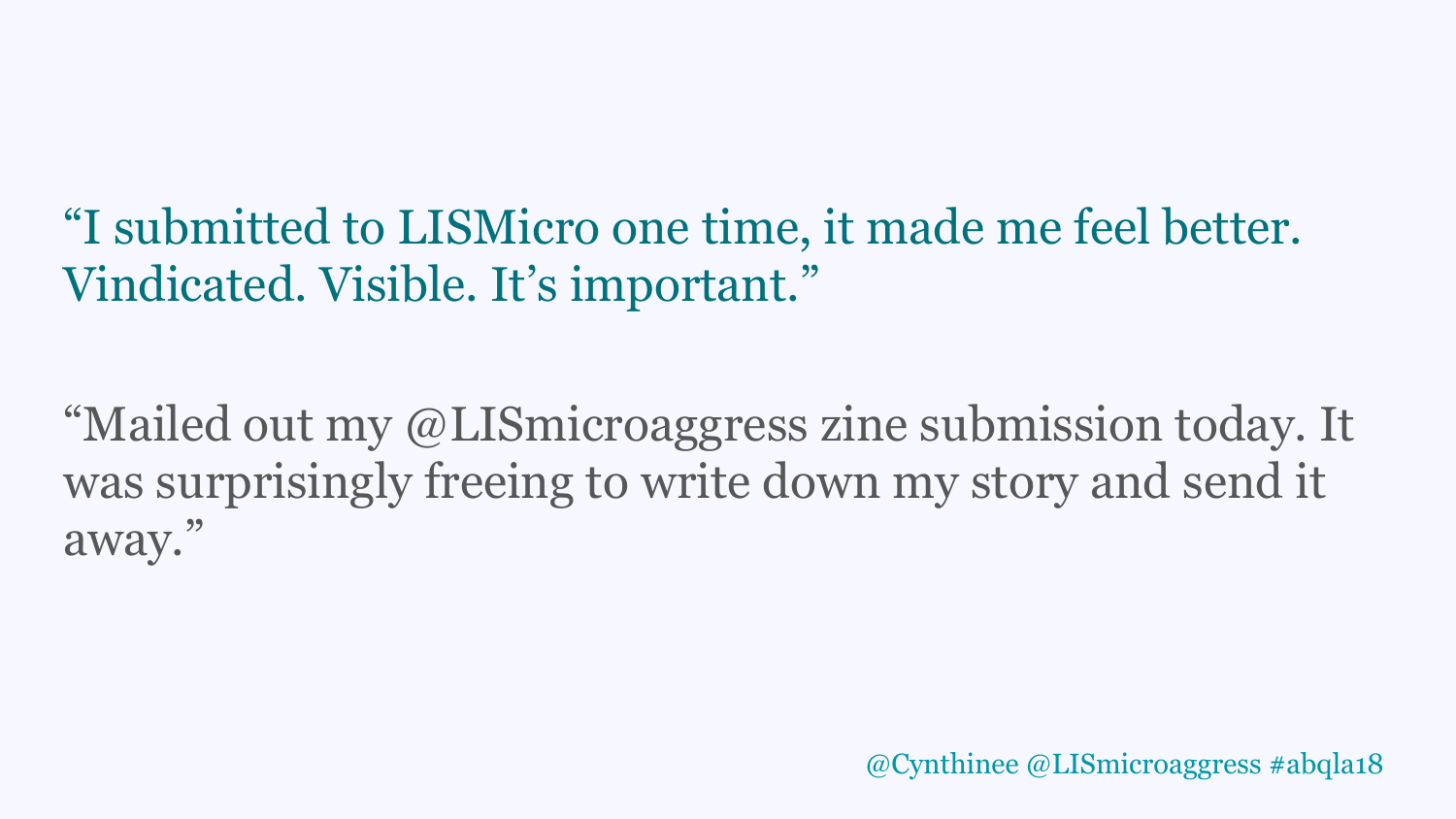## On Privilege...

[Privilege](https://everydayfeminism.com/2014/09/what-is-privilege/): a set of unearned benefits given to people who fit into a specific social group.

Privilege describes what everyone should experience.

**What would it look like to bridge the gap between privilege and oppression?**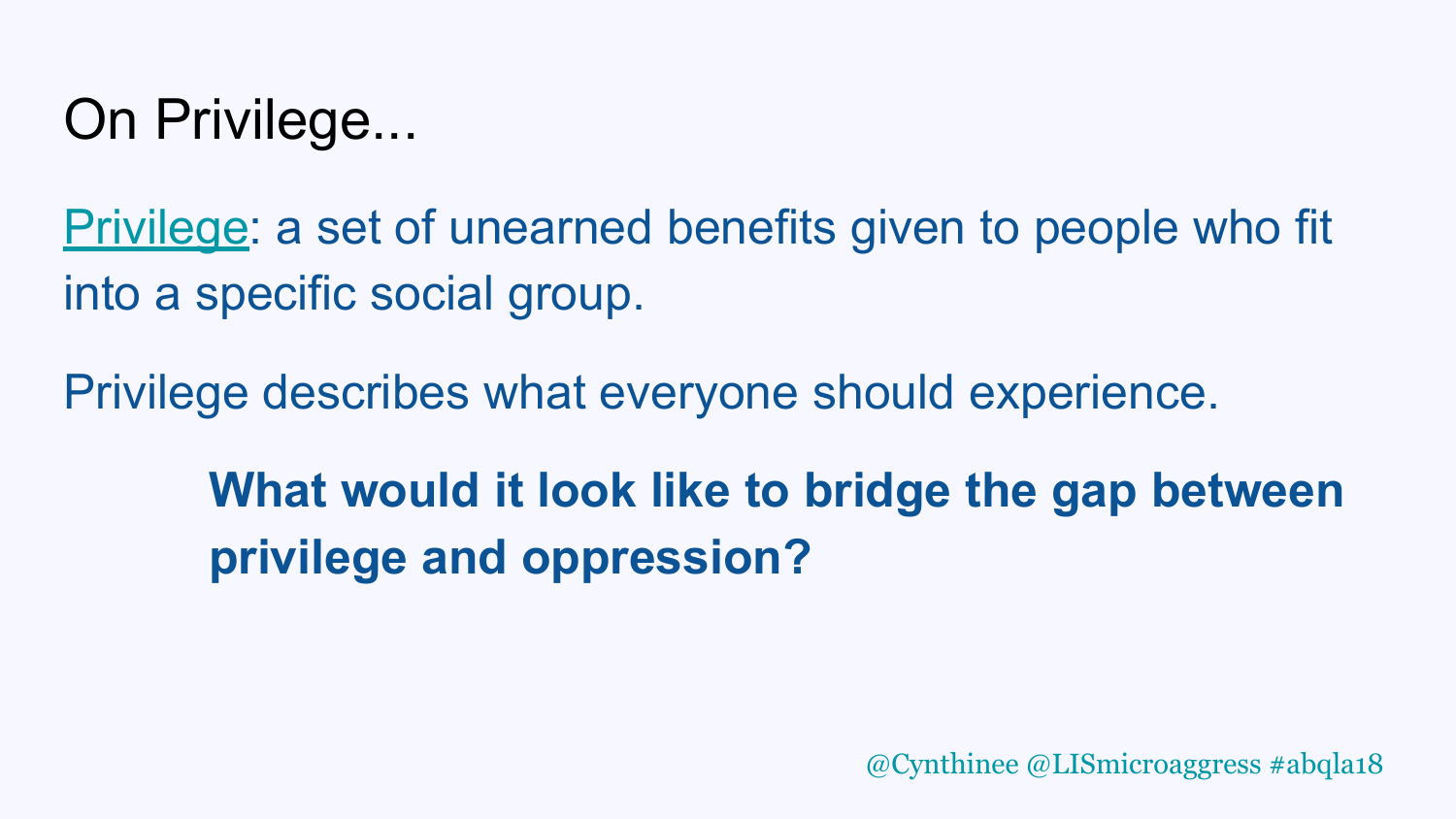#### Email from CMO to LISM Admin:

*one thought: I think we should change the tagline of LIS Microaggressions to "a space for library, archives, and information professionals..." to be inclusive of paraprofessionals too?* 



@Cynthinee @LISmicroaggress #abqla18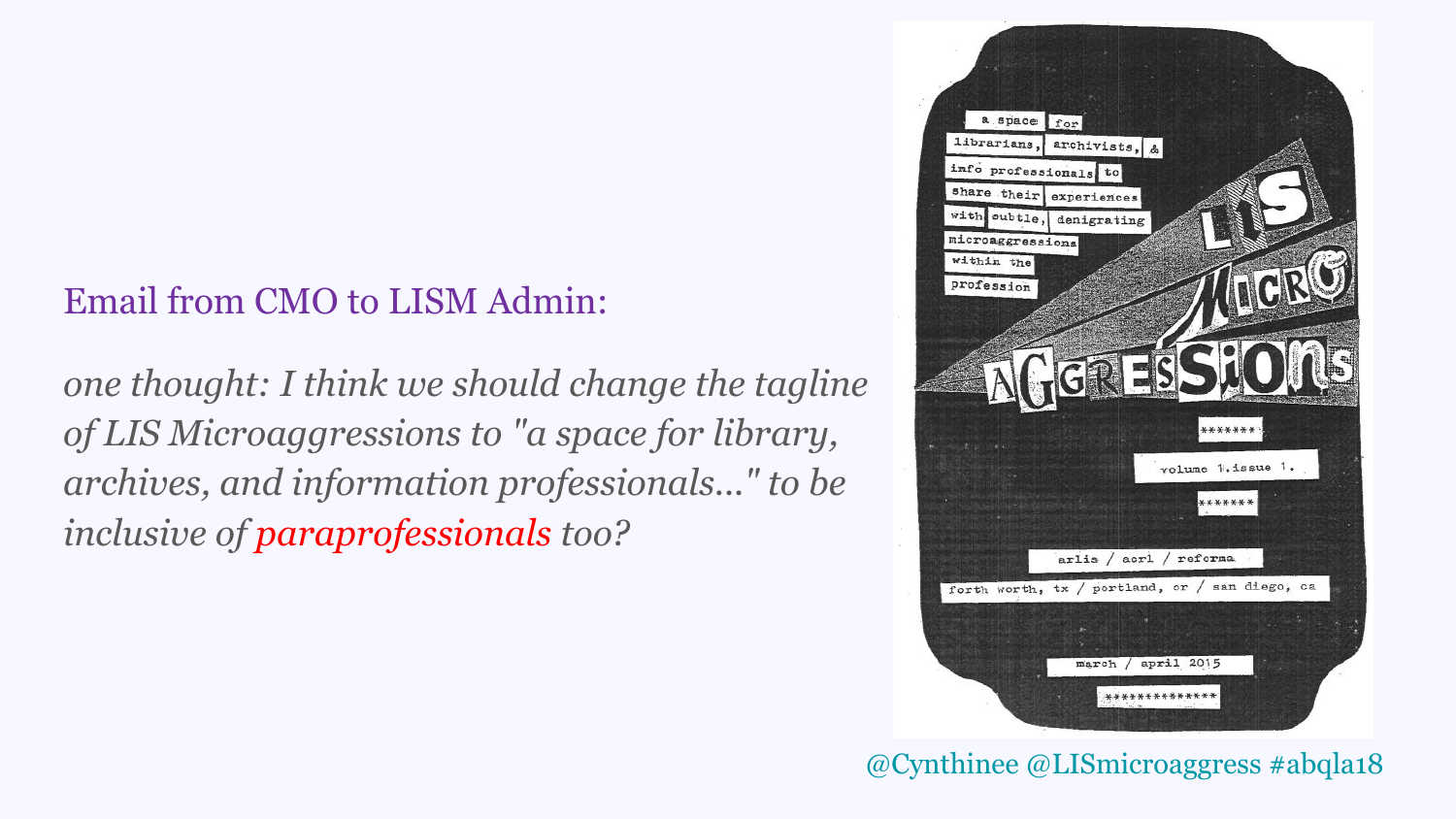



information fields to share their experiences with microaggressions

> **APALA 35 - ALA Annual** San Francisco • June 2015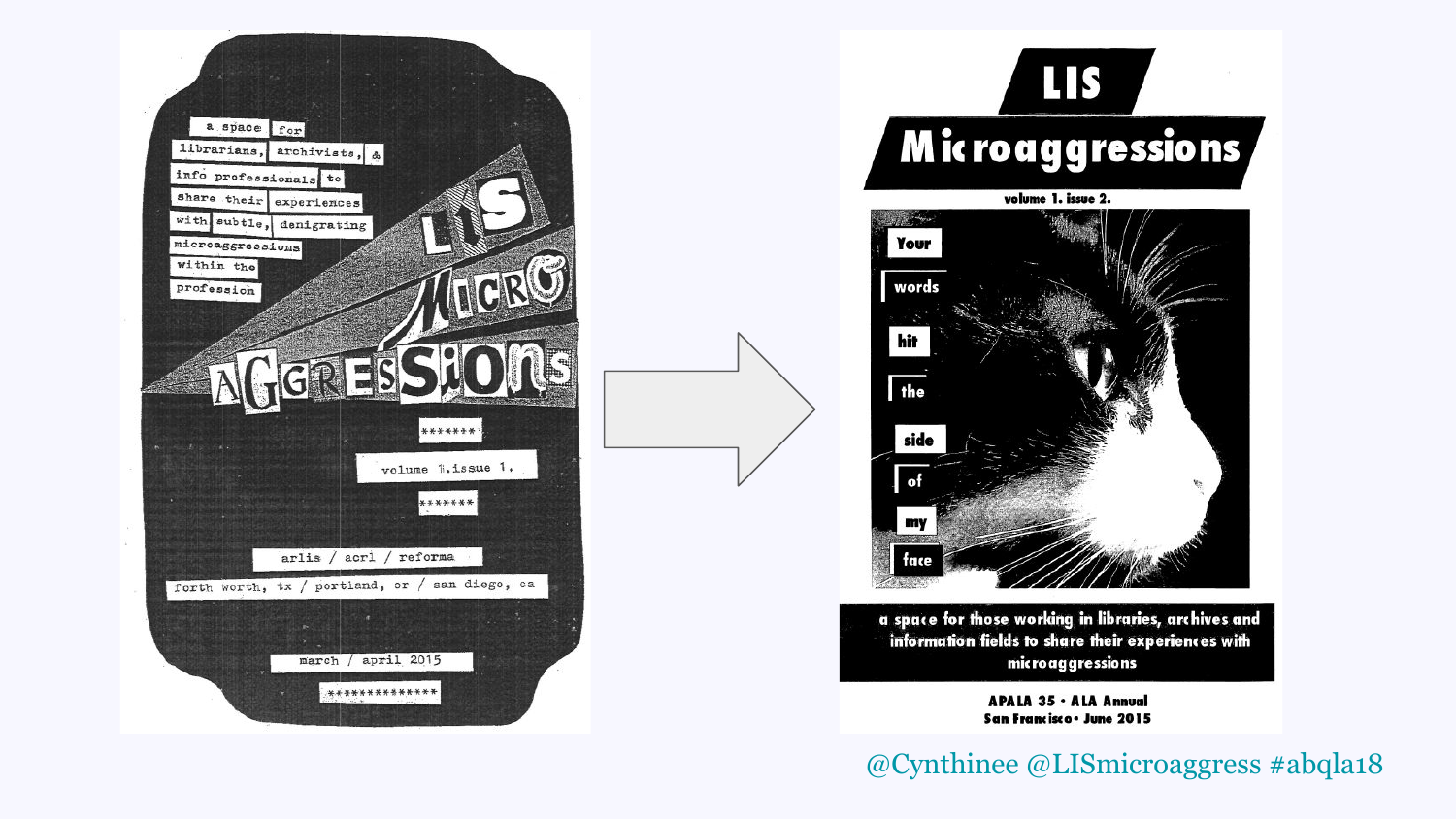## Strategies for Addressing Microaggressions: What Can You Do?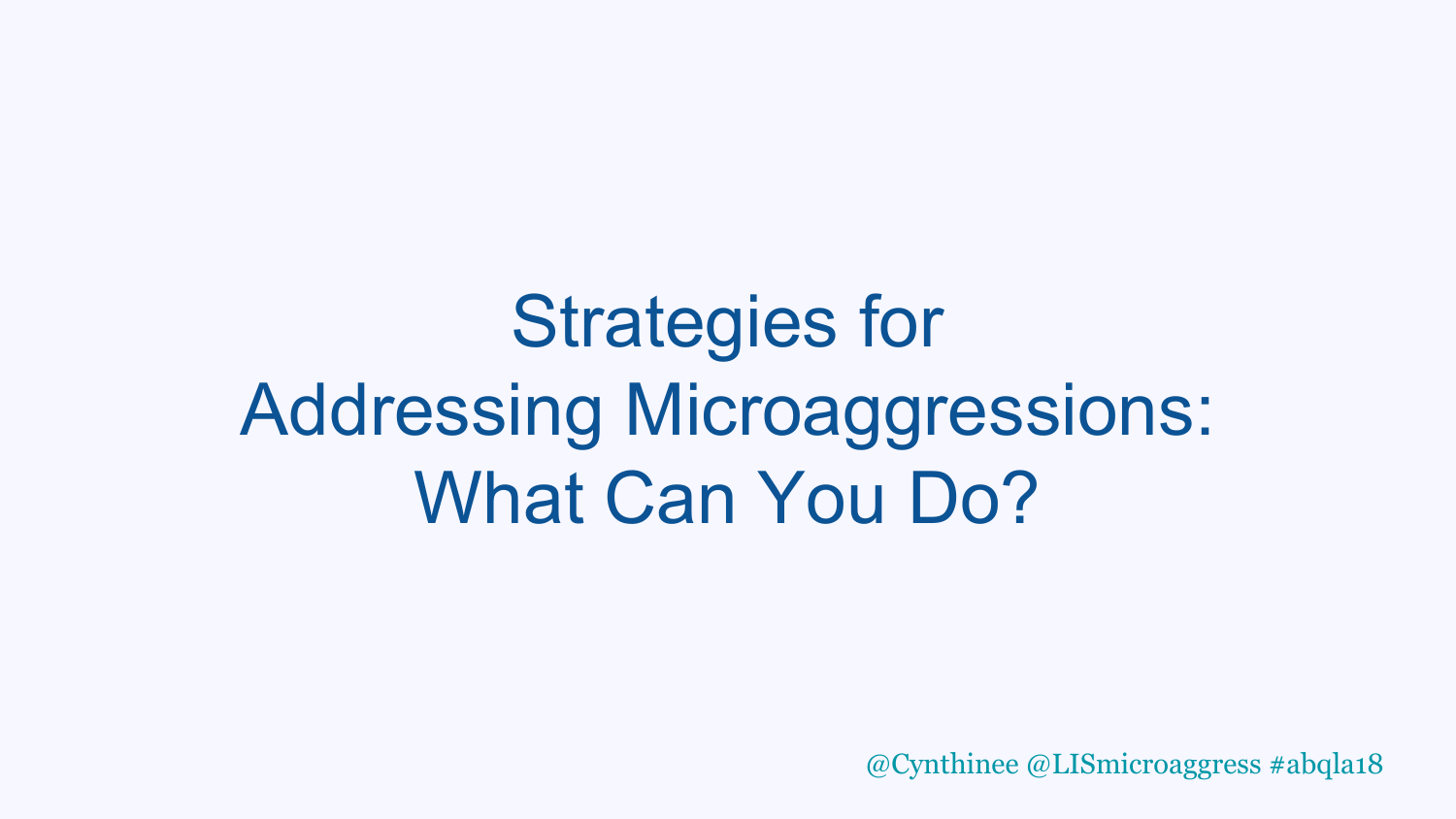## Strategies: As the Microaggressed

In general…

- Find allies and support groups in your library, on your campus, & or in online spaces
- Self-care

In/after the moment…

- Take a step back and decide how you want to respond
- Turn the situation into a teaching/learning moment (if you're up for it)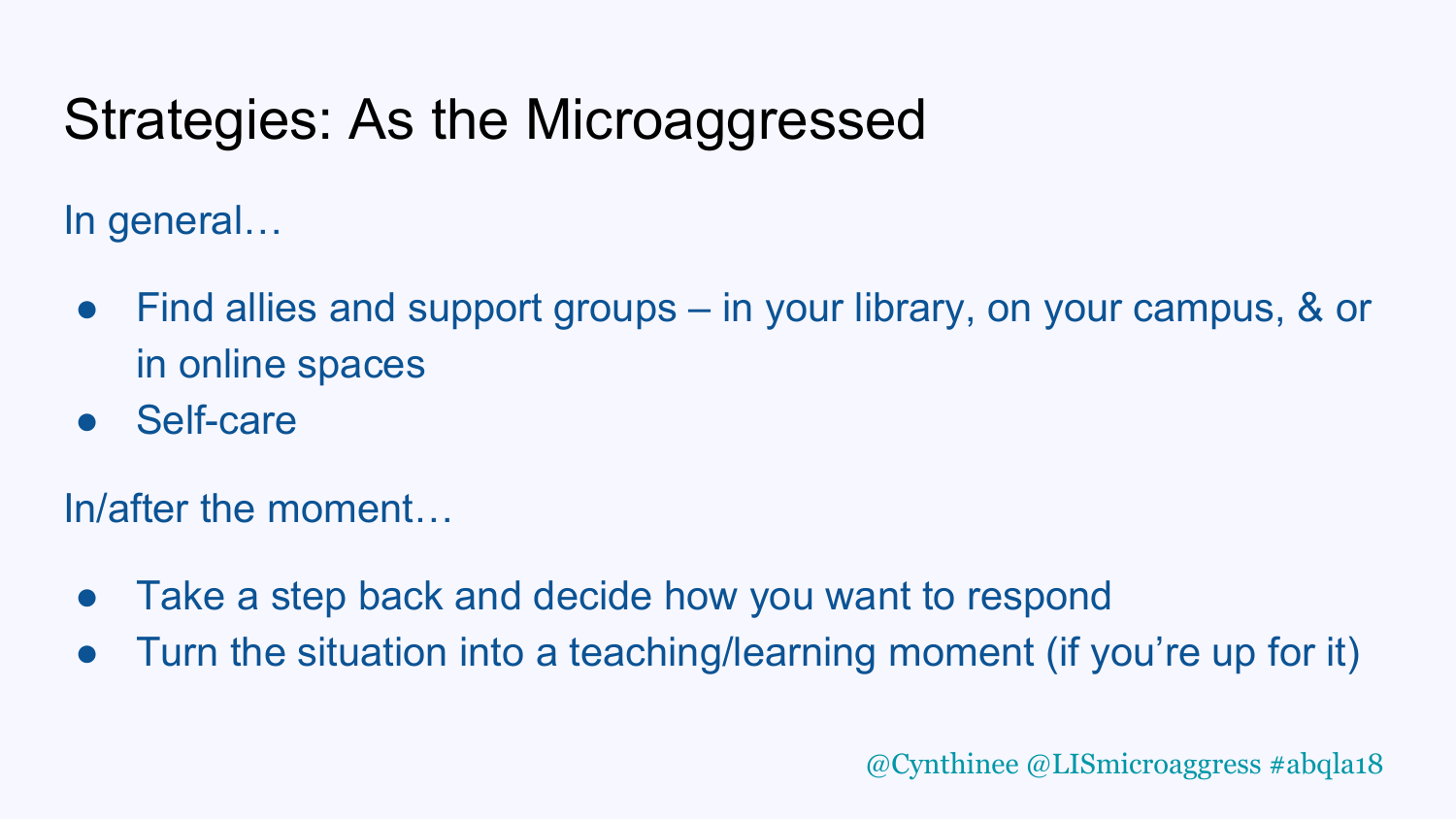## Strategies: As the Microaggressed

#### Sample responses:

- "I don't think that comment was inclusive."
- "What do you mean by that?"
- "This makes me feel uncomfortable."
- "I'm offended by that."
- "Can I give you some feedback?"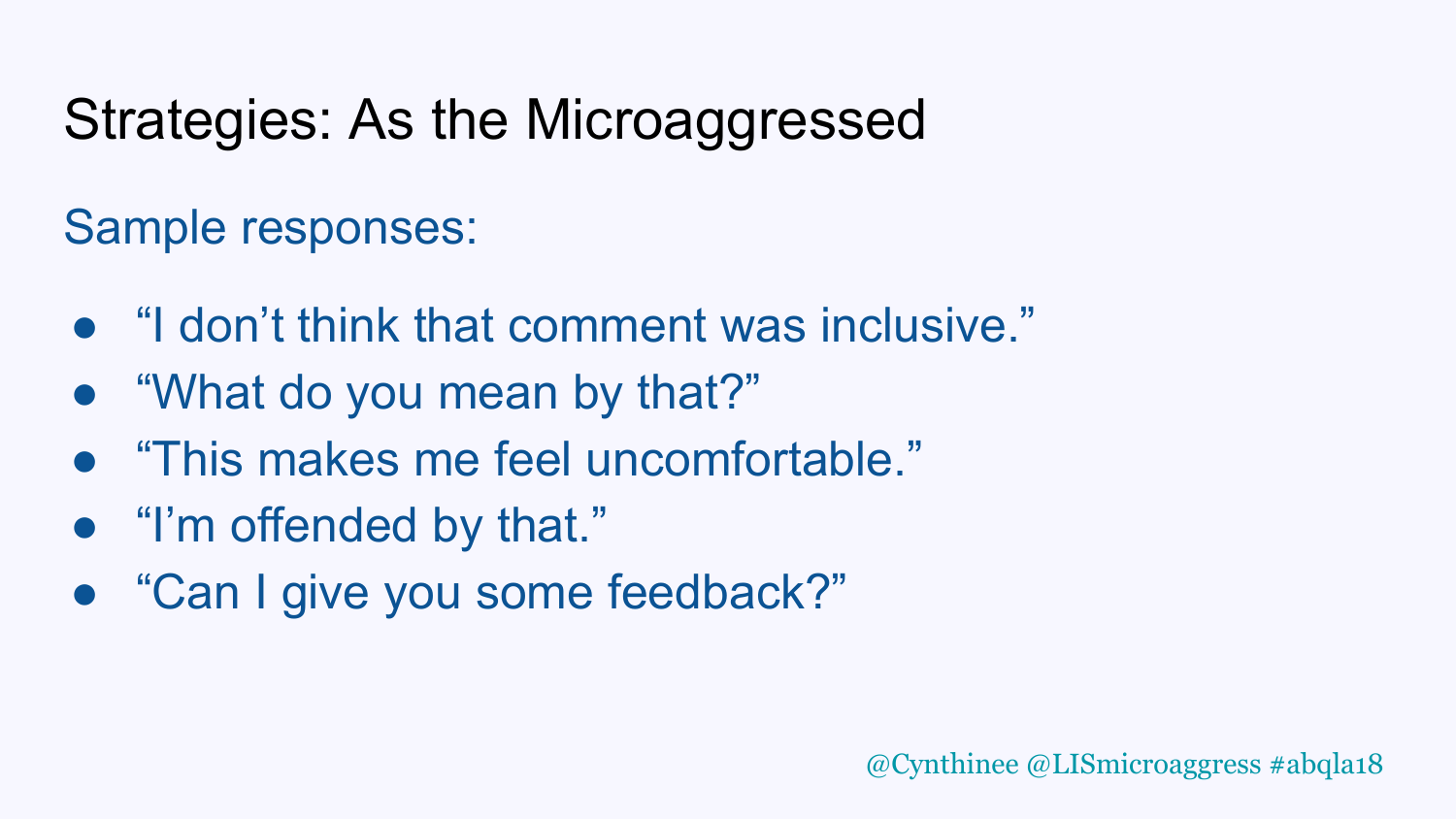## Strategies: As the Bystander

### **Acknowledge power dynamics!**

#### Sample responses:

- "I don't think that comment was inclusive."
- "What do you mean by that?"
- "This makes me feel uncomfortable."
- "I'm offended by that."
- "Can I give you some feedback?"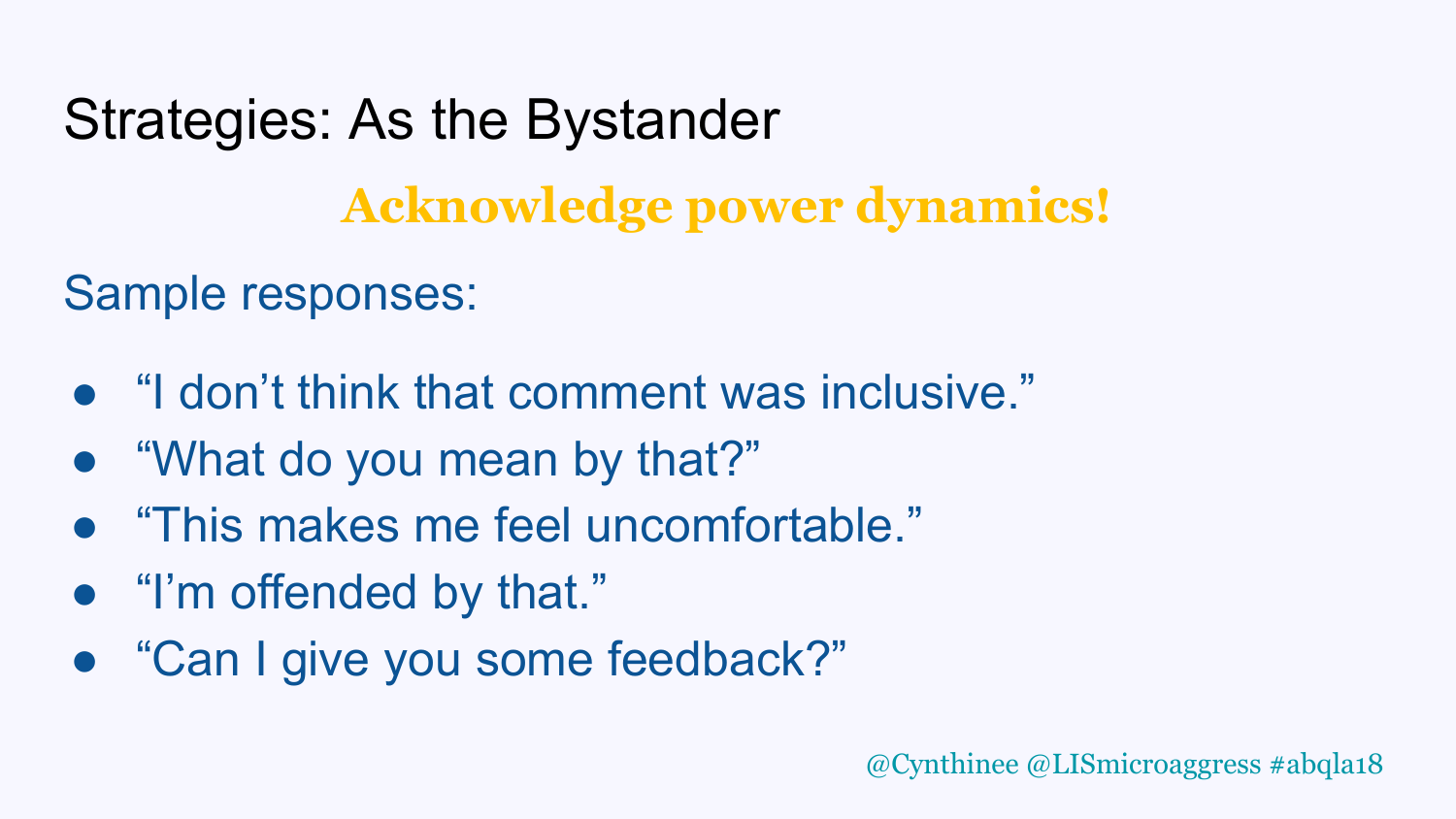## Strategies: As the Microaggressor

 $Do...$ 

- Check yourself: call yourself out and apologize immediately…or whenever you realize it
- Acknowledge your biases and be intentional about overcoming them
- Listen & reflect
- Research & learn!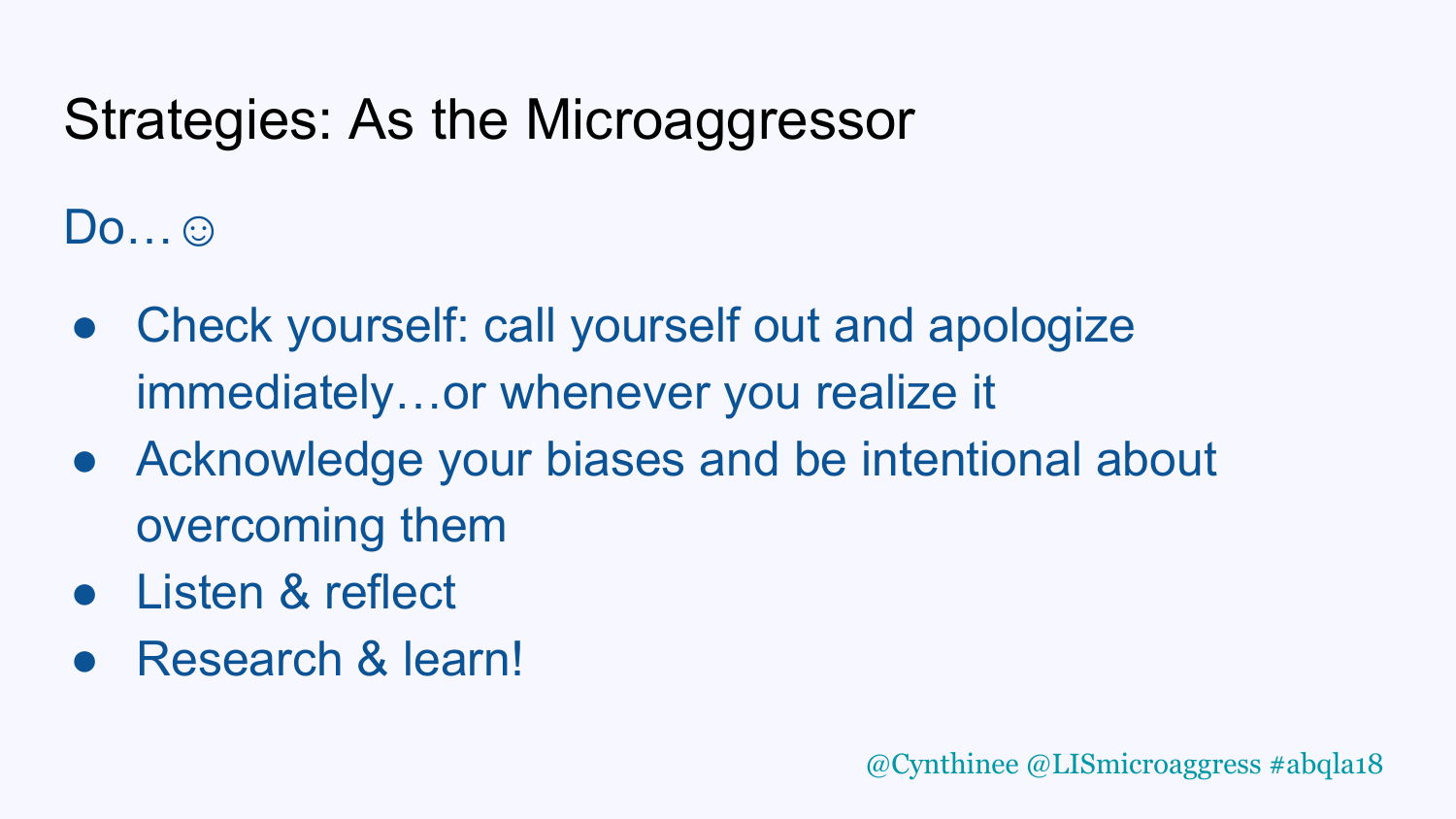## Strategies: As the Microaggressor

Don't…☹

- Fake apologize #sorrynotsorry, e.g. "I'm so you were offended", "I'm sorry you feel that way"
- Dismiss
- **Ignore**
- Rely on the microaggressed to teach you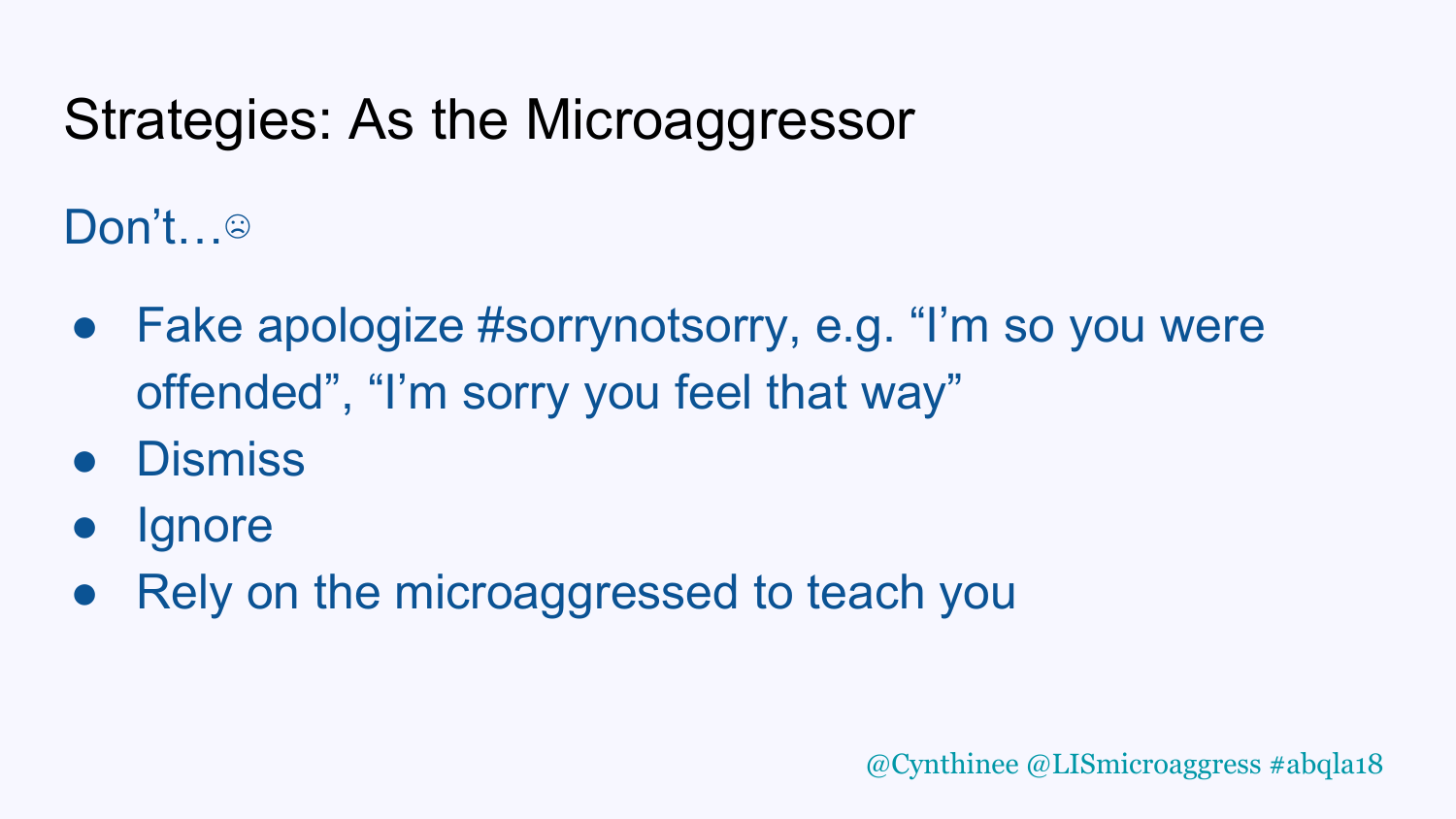## Interpretation & Meaning Behind Microaggressions

You do not belong. The Mou belong!

You are abnormal. **A** You are normal!

You are intellectually inferior. You are intellectual!

<del>You are not trustworthy.</del> The Moulare trustworthy!

You are all the same.<br>You are unique &

celebrated!

### You are a valued & respected member of our institution & community!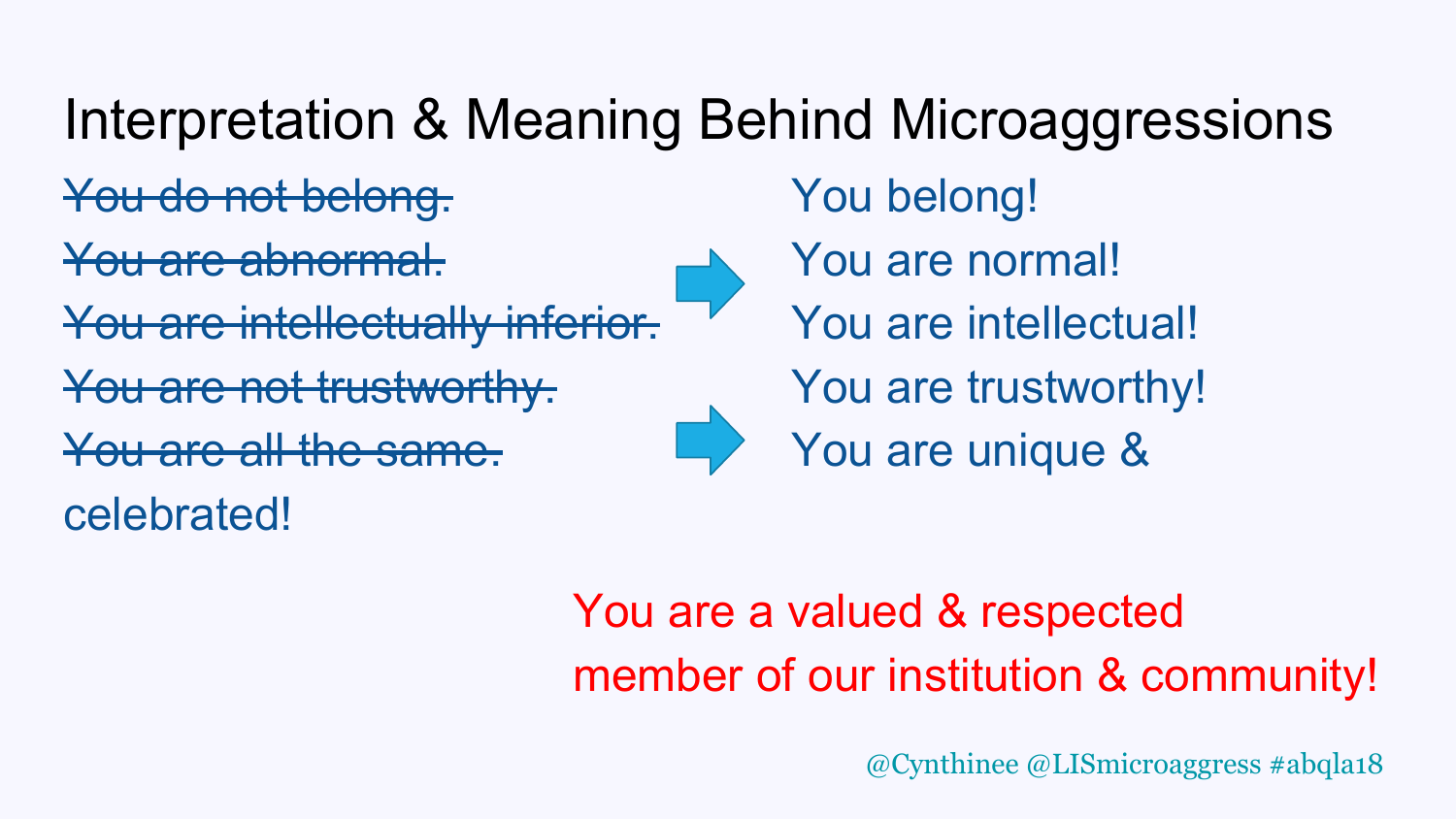Work @ ELAC (East Los Angeles College)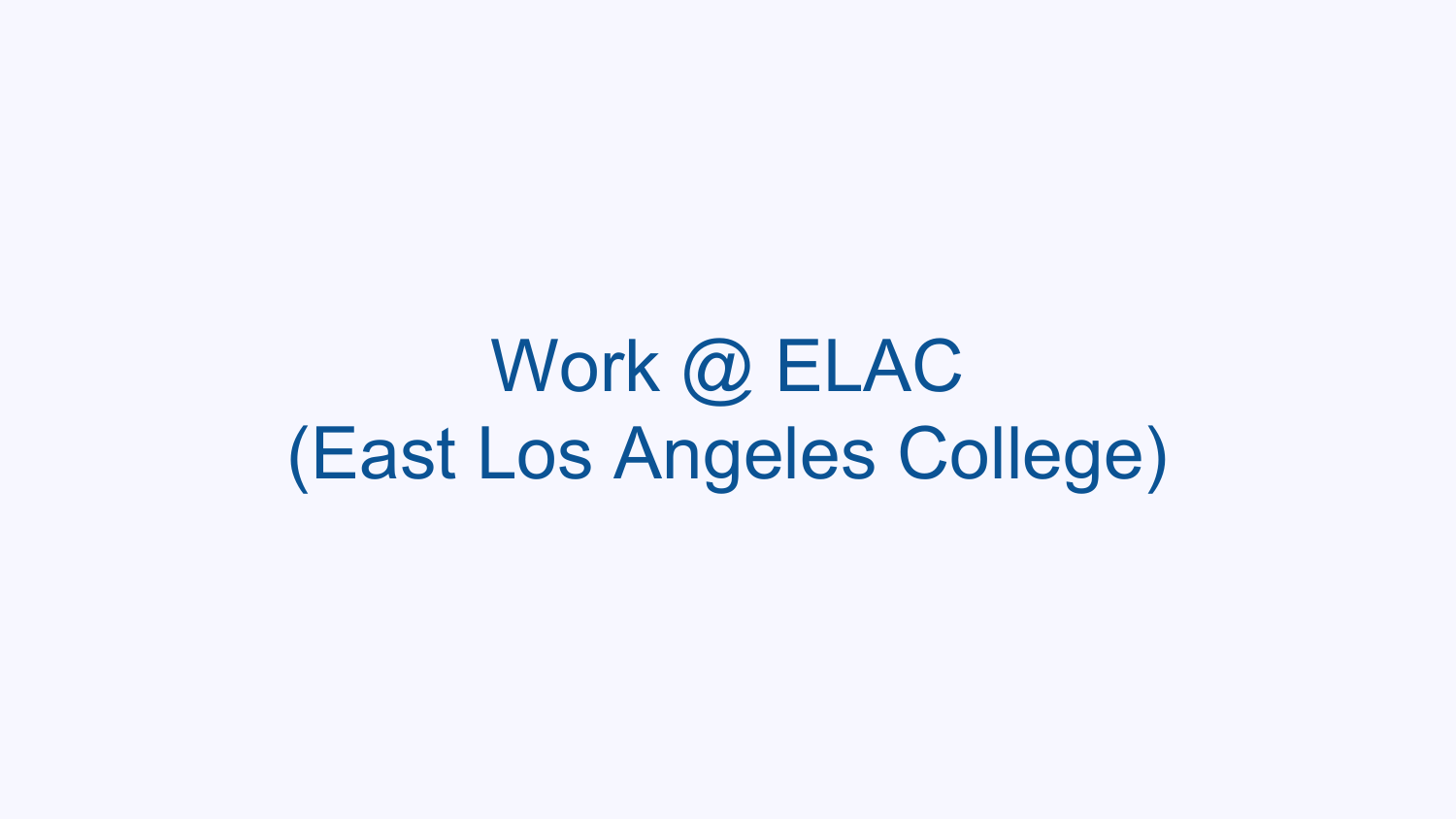## East Los Angeles College

Demographics:

- 38,000 students (credit, non-credit)
- 77% Hispanic/Latino, 16% Asian/Pacific Islander
- 85.1% first-generation college students
- Additional support programs for: disabled students, international students, foster youth, veterans, undocumented students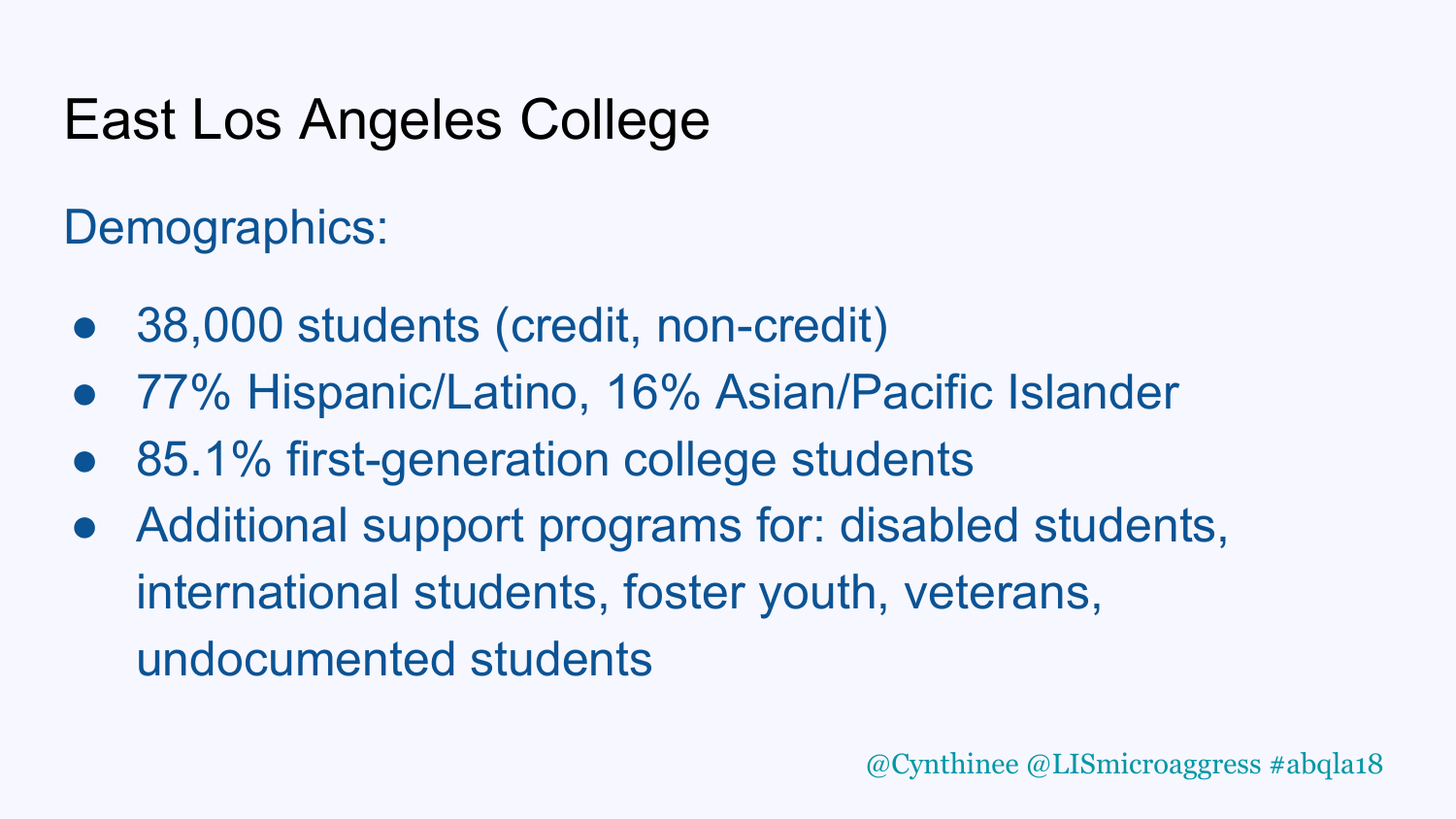## Why "Librarian for Equitable Services"?

- Activist student culture & demand for expanded library services targeting "non-traditional" students
- Closing shift to accommodate reference and instruction for non-traditional students
- Community college librarianship: Do all the things
- Increased responsibilities in collection development and open educational resources (OER)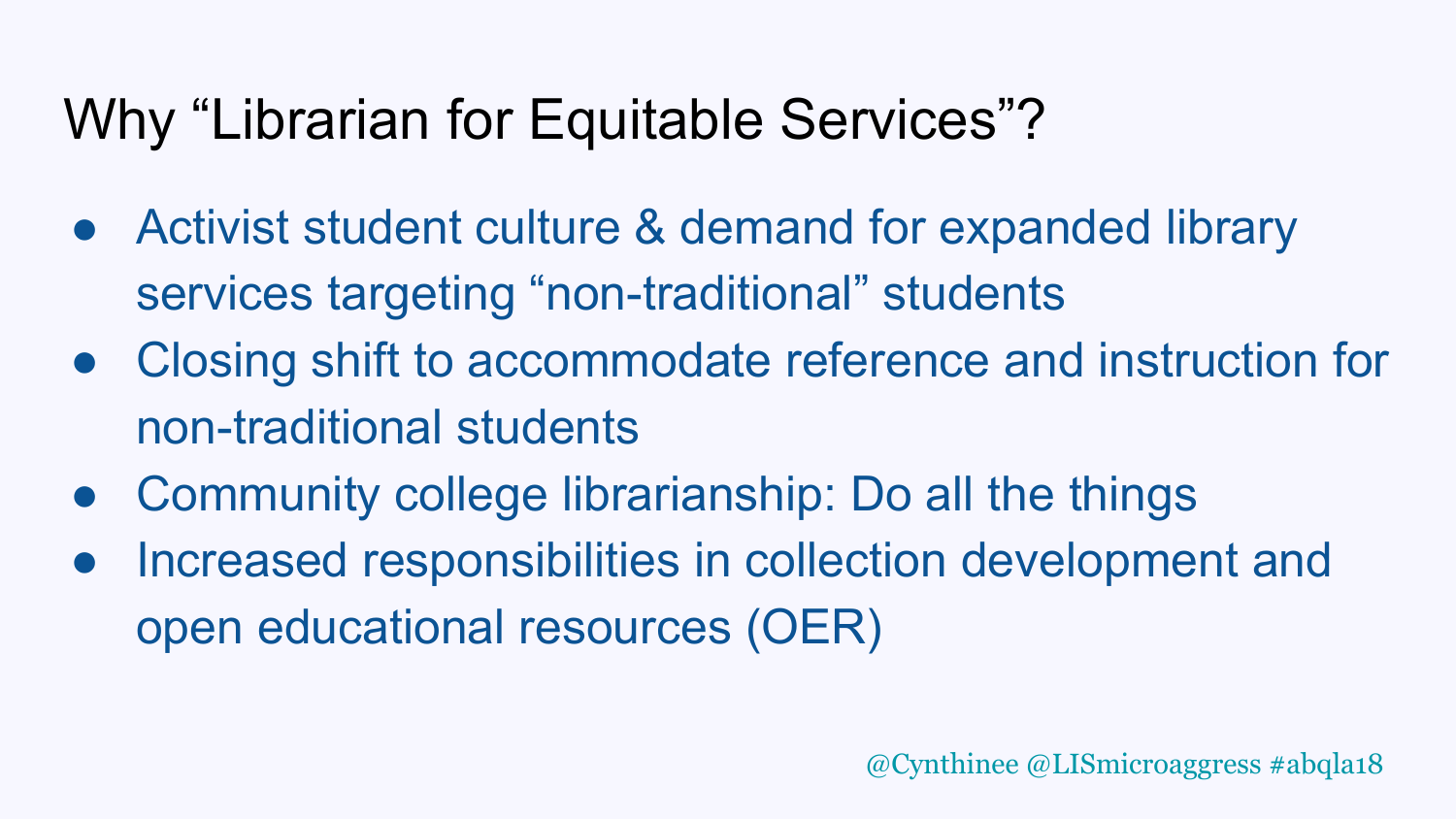## Open Educational Resources (OER)

OER are "teaching, learning, and research resources that are free of cost and access barriers, and which also carry legal permission for open use" -[SPARC](https://sparcopen.org/open-education/)

Includes open textbooks--openly licensed textbooks that are free to use/access.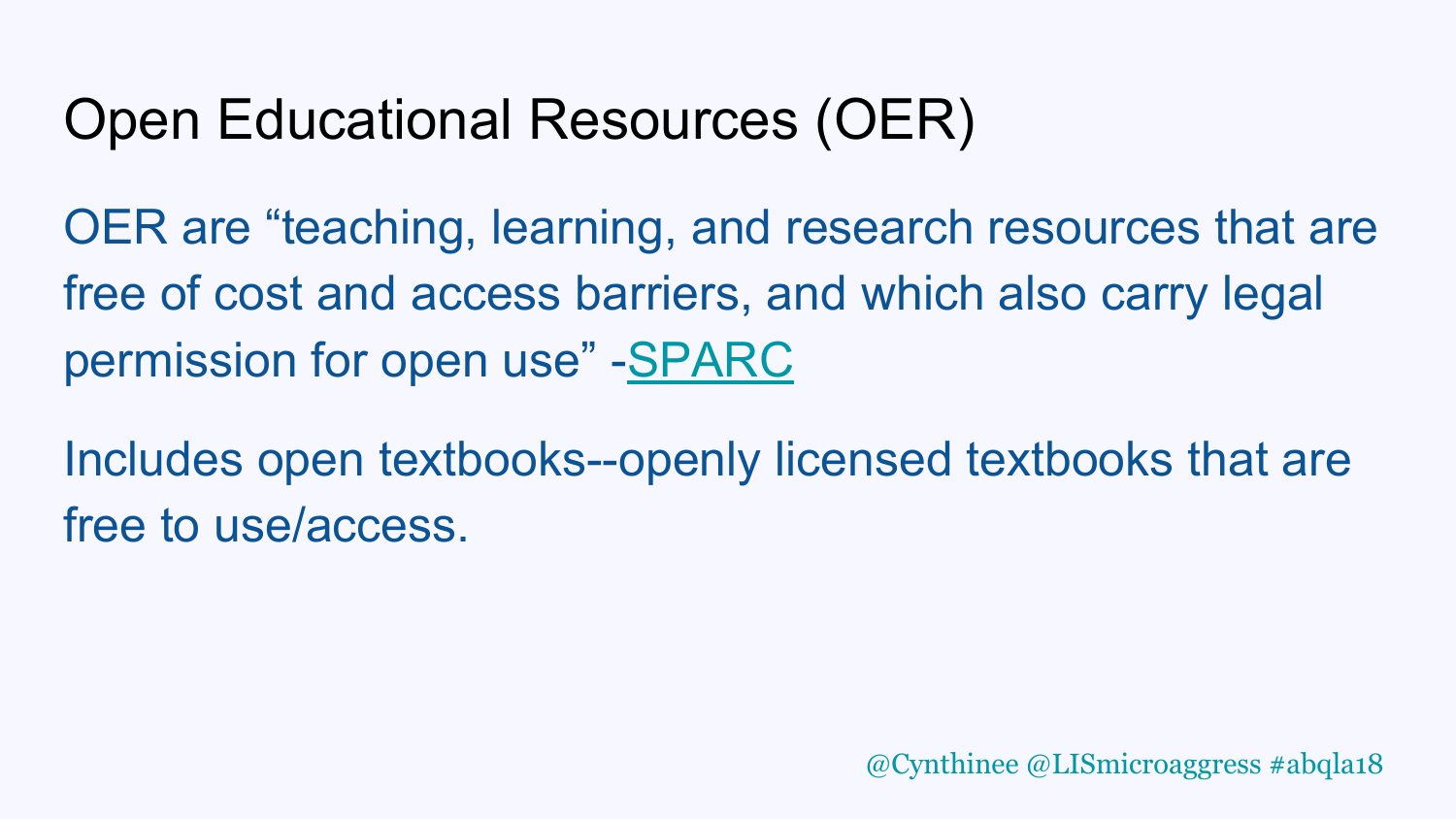## OER & Privilege

### "This problem doesn't personally affect me; therefore, I don't care."

Acknowledging my inattention or naïveté to the struggles that students today face.

Privilege and apathy are dangerous together!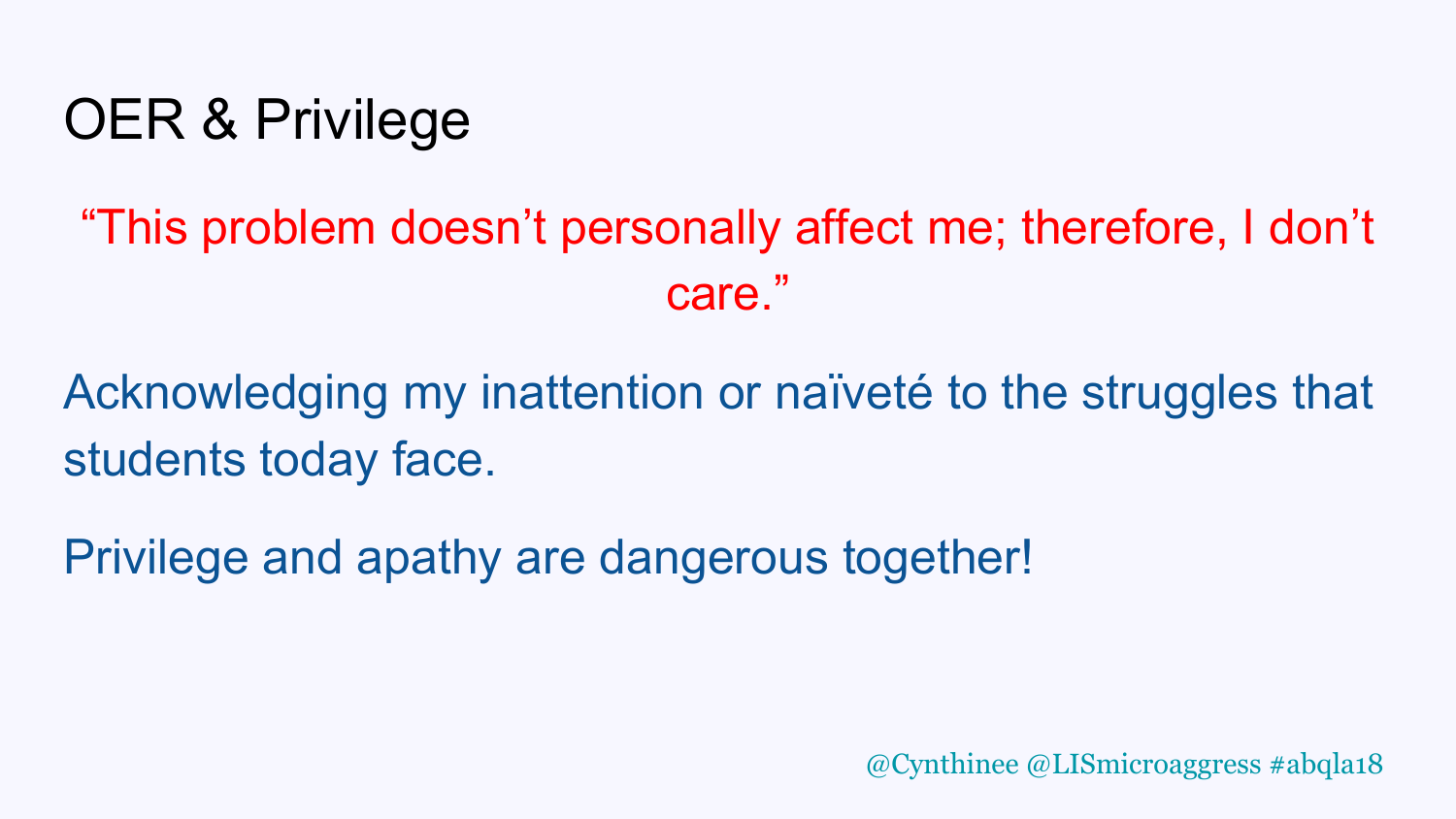## Reframing my work & understanding our users

- Disconnect between demand for library hours and what we provided
- Challenging the assumptions we made about our students and what they need & determining their real needs
- New & exciting doesn't always align with your users' real needs; what is our underlying mission at the end of the day?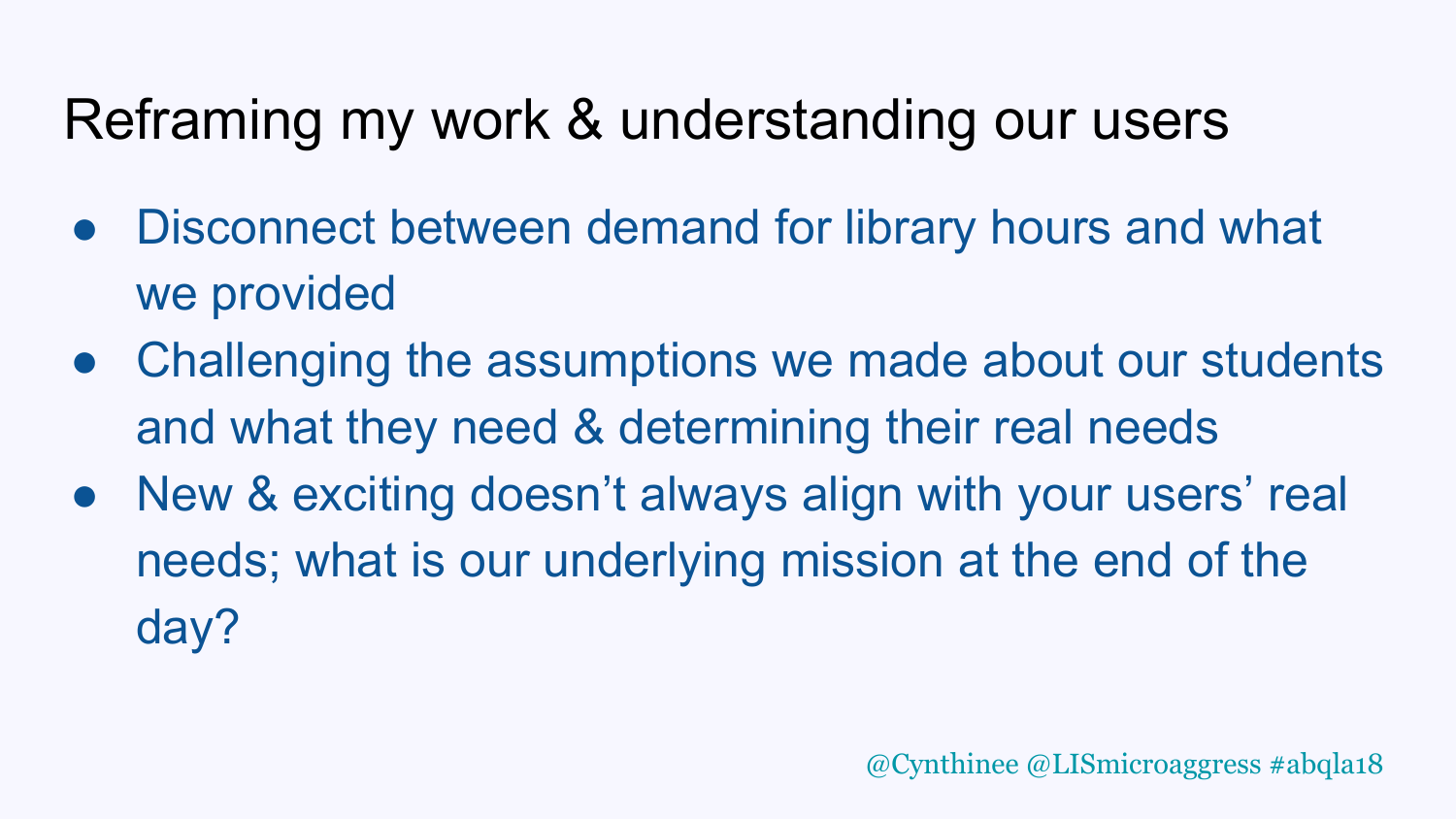### My Path Into Librarianship, Continued!

No prior experience in libraries  $\rightarrow$  Fighting "This is how we've always done it"



**Created by RULI** from Noun Project

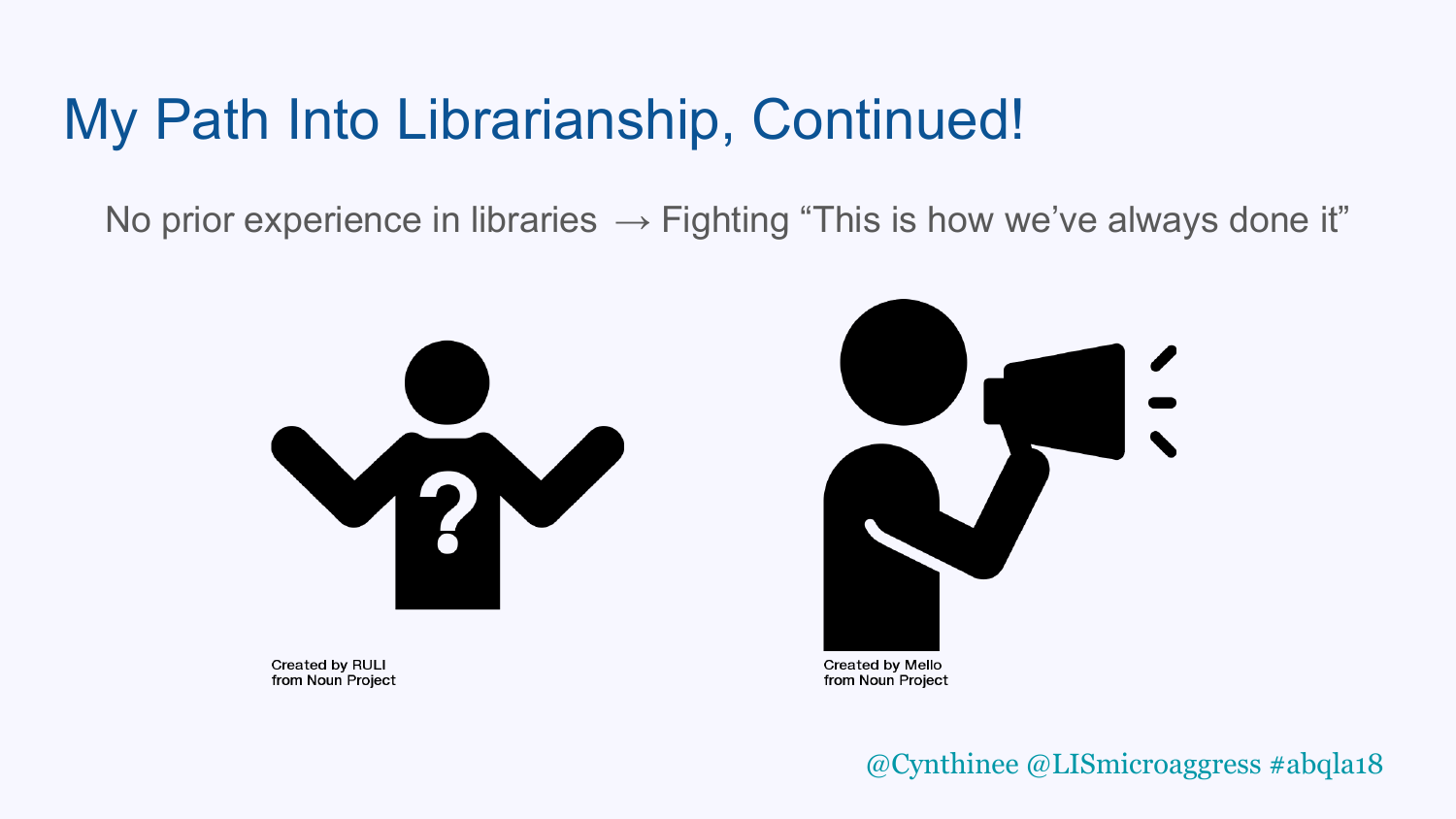## Strategies for Building More Inclusive Environments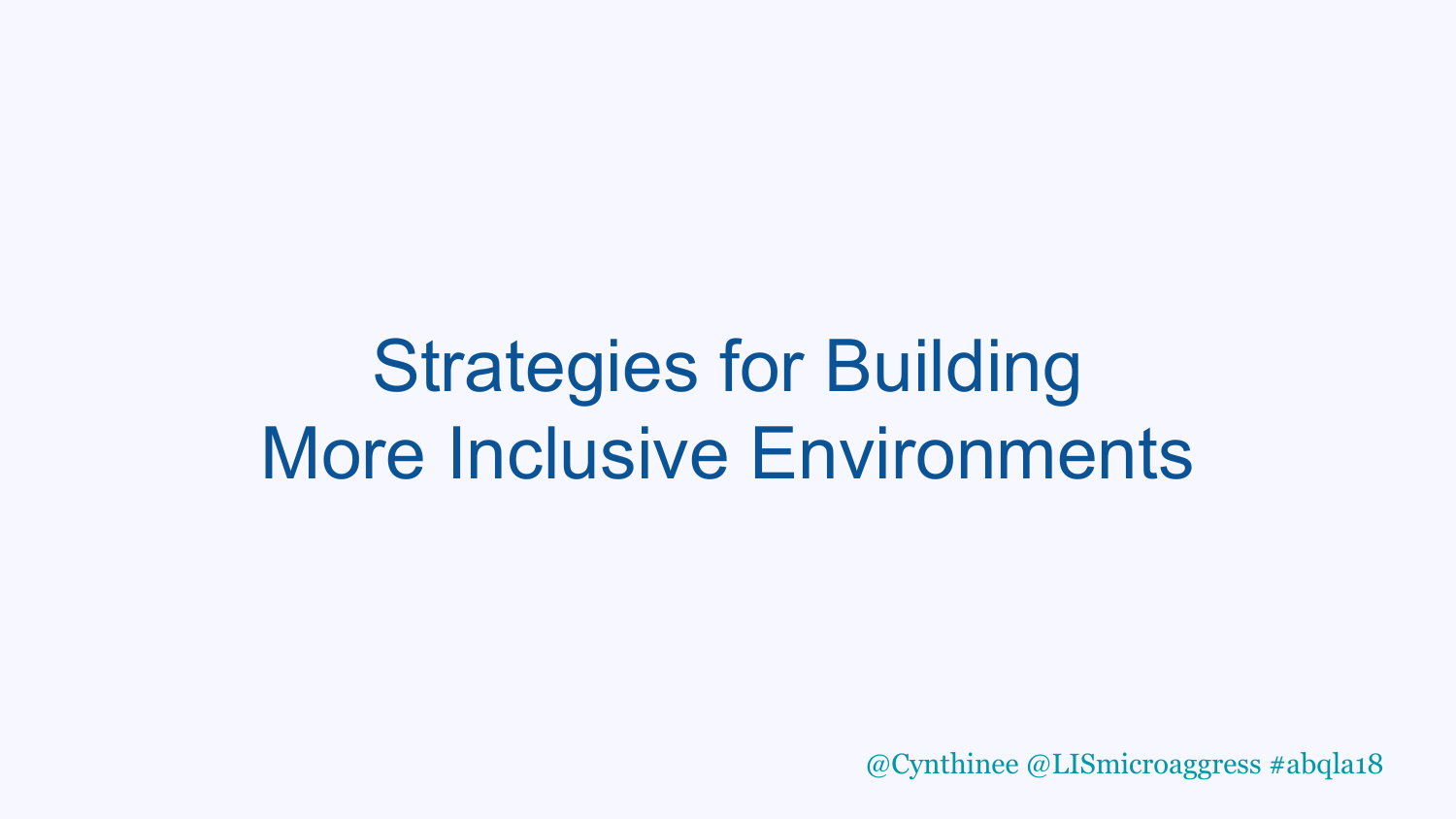## Strategy #1: Listening & Intention.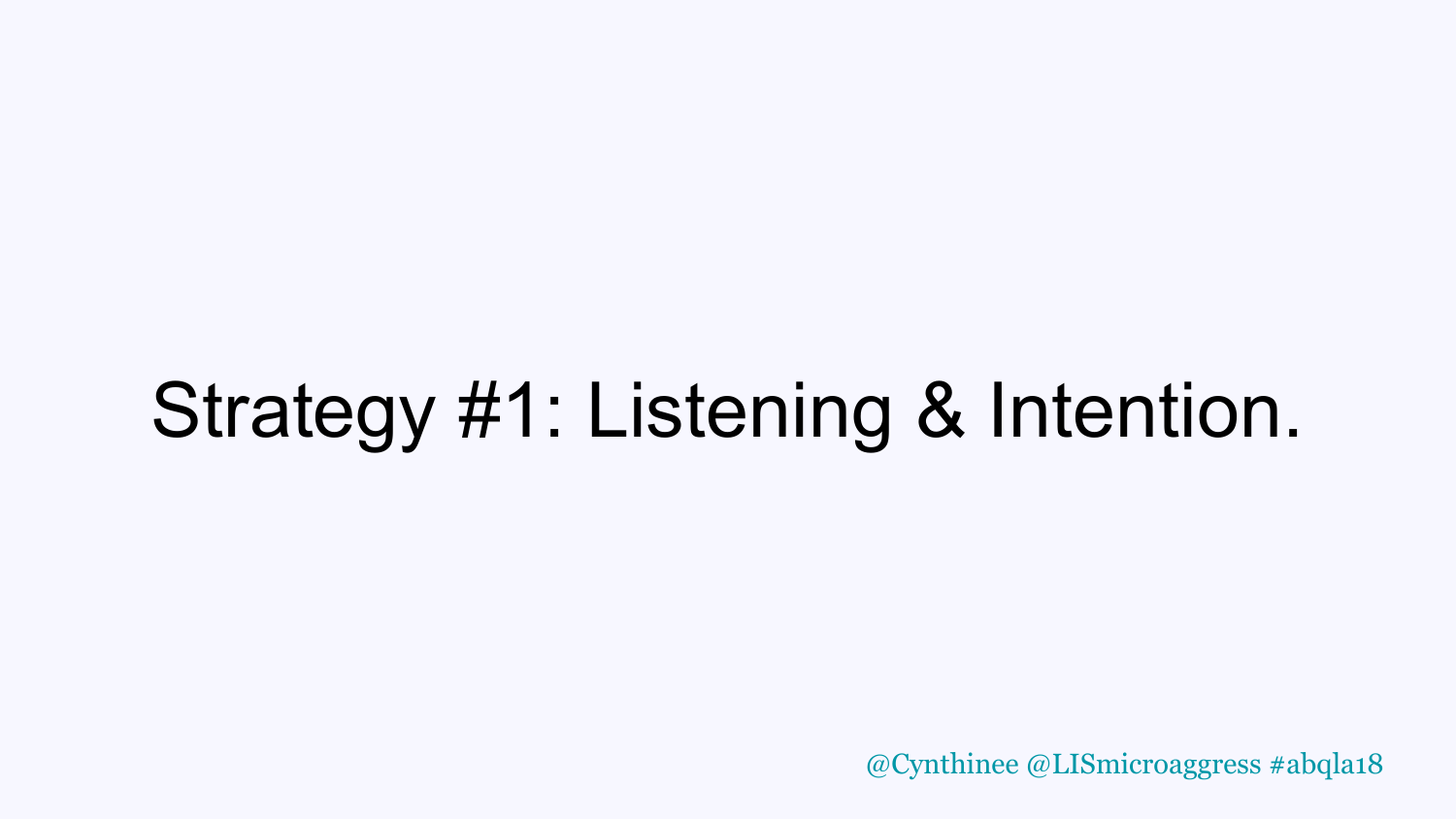## Strategy #2: Assessment & User **Experience**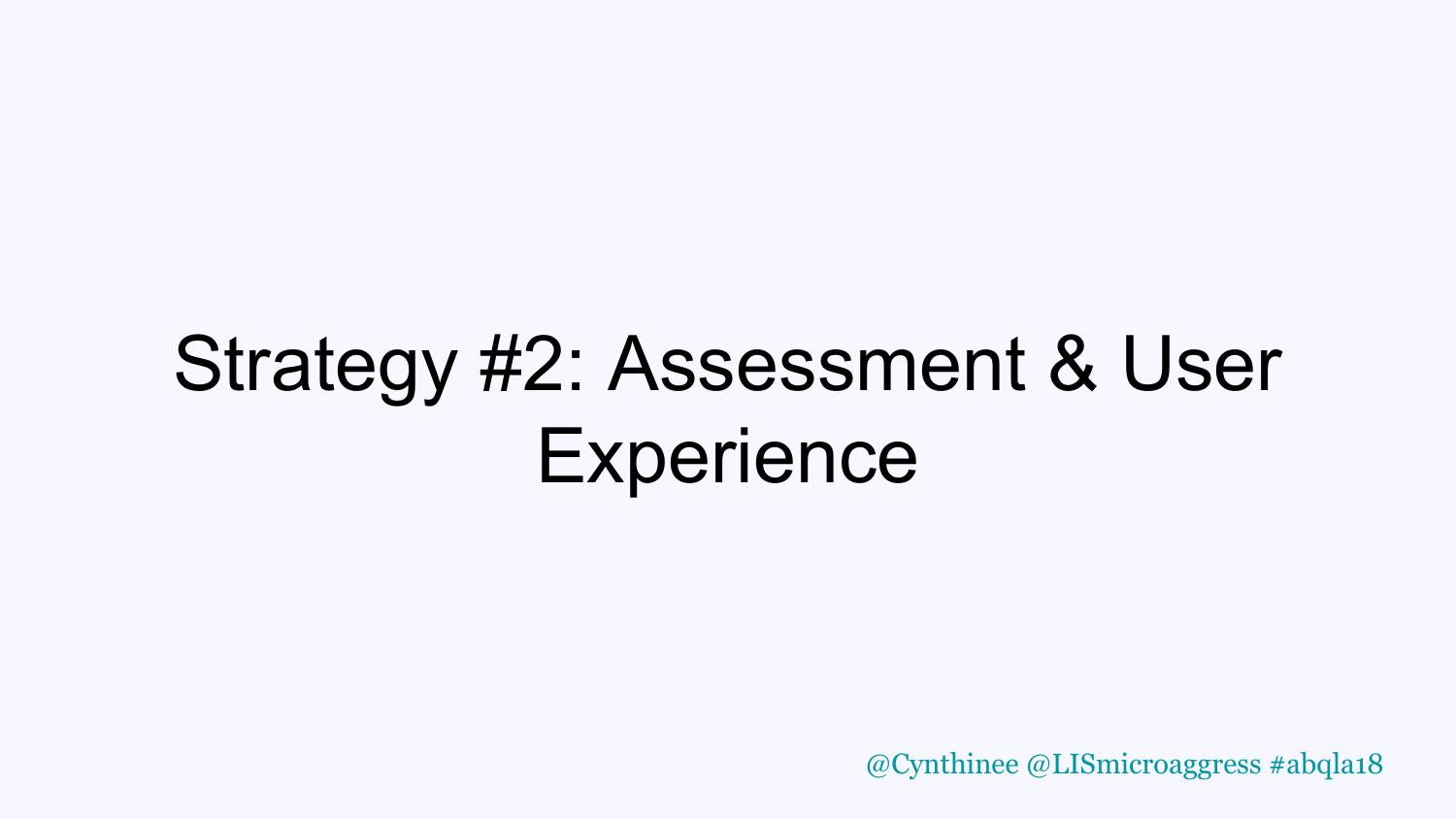## Strategy #3: Reframing our Relationship with Patrons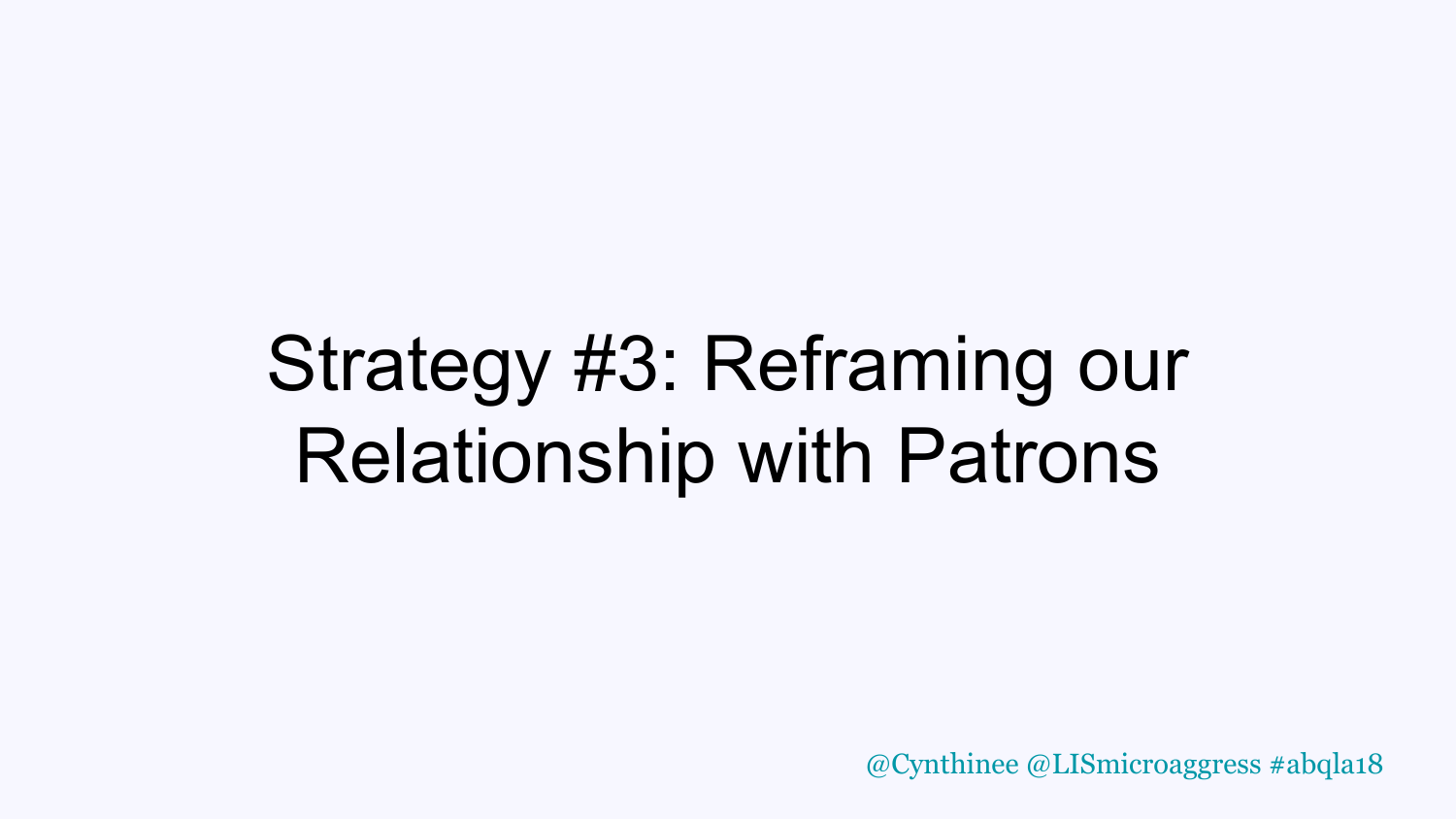## Strategy #4: Advocating for Our Patrons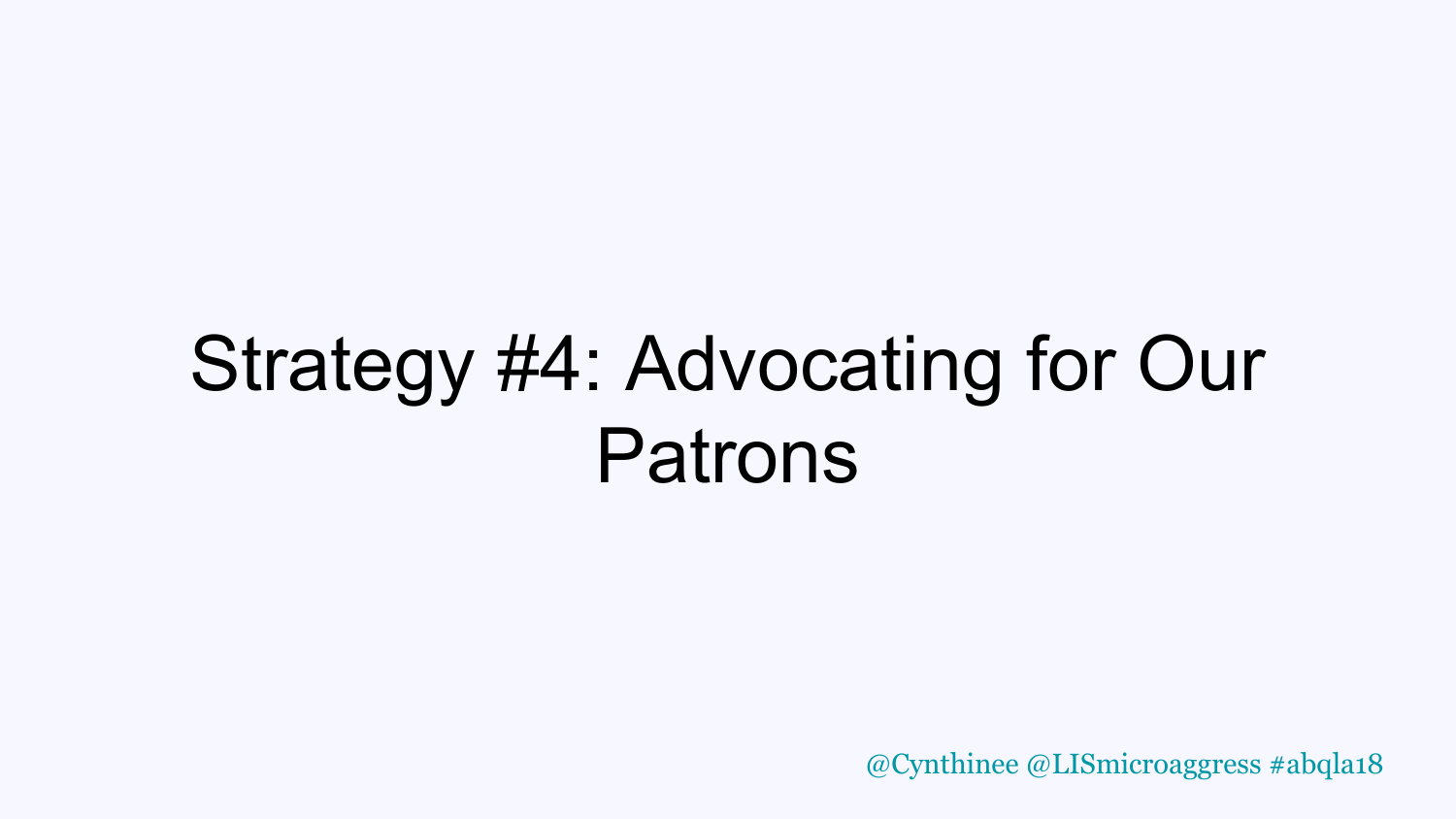## Strategy #5: Transparency in Our Intention to Create & Support More Inclusive Work Environments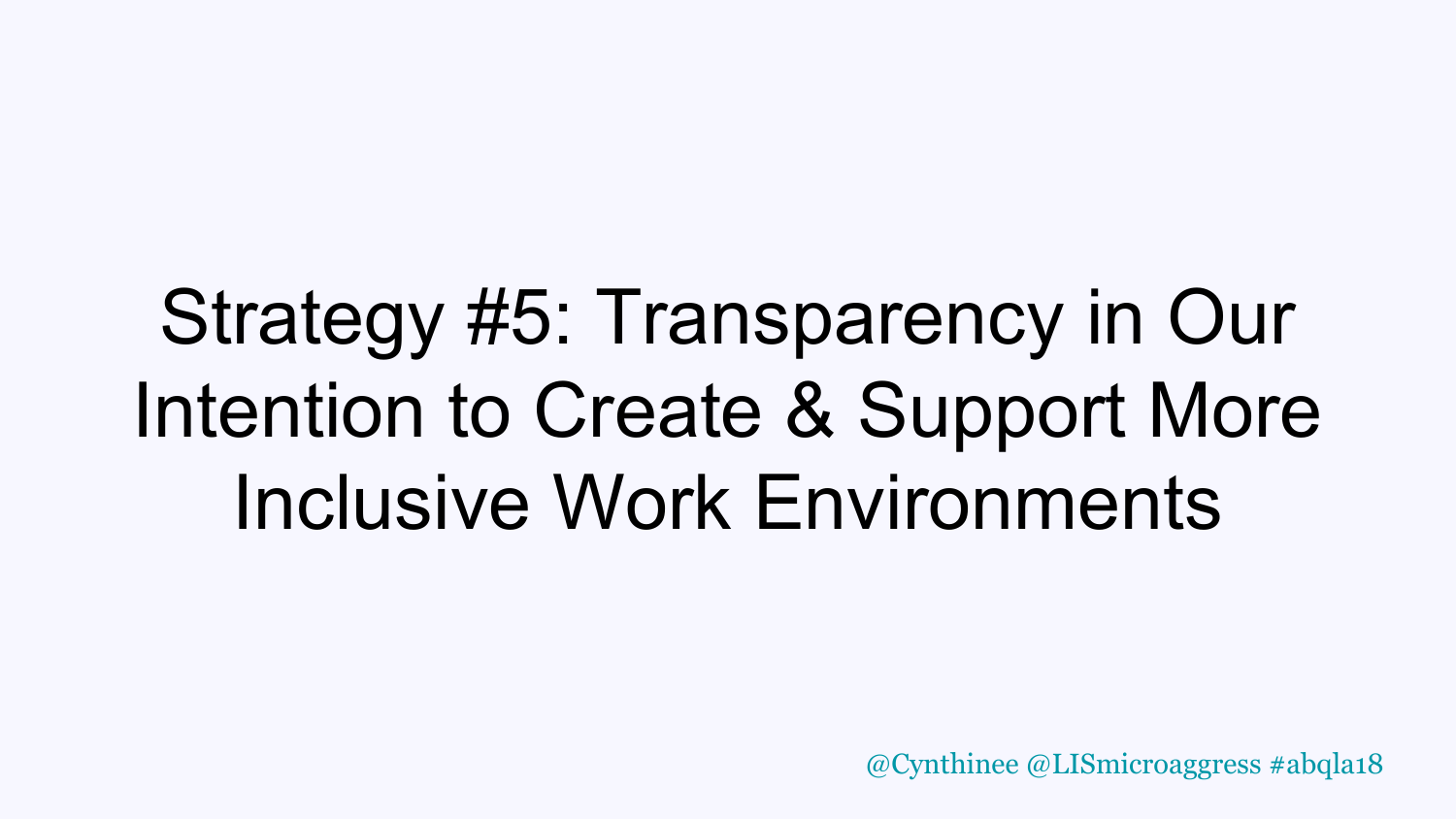## Strategy #6: Taking Care of Ourselves in the Process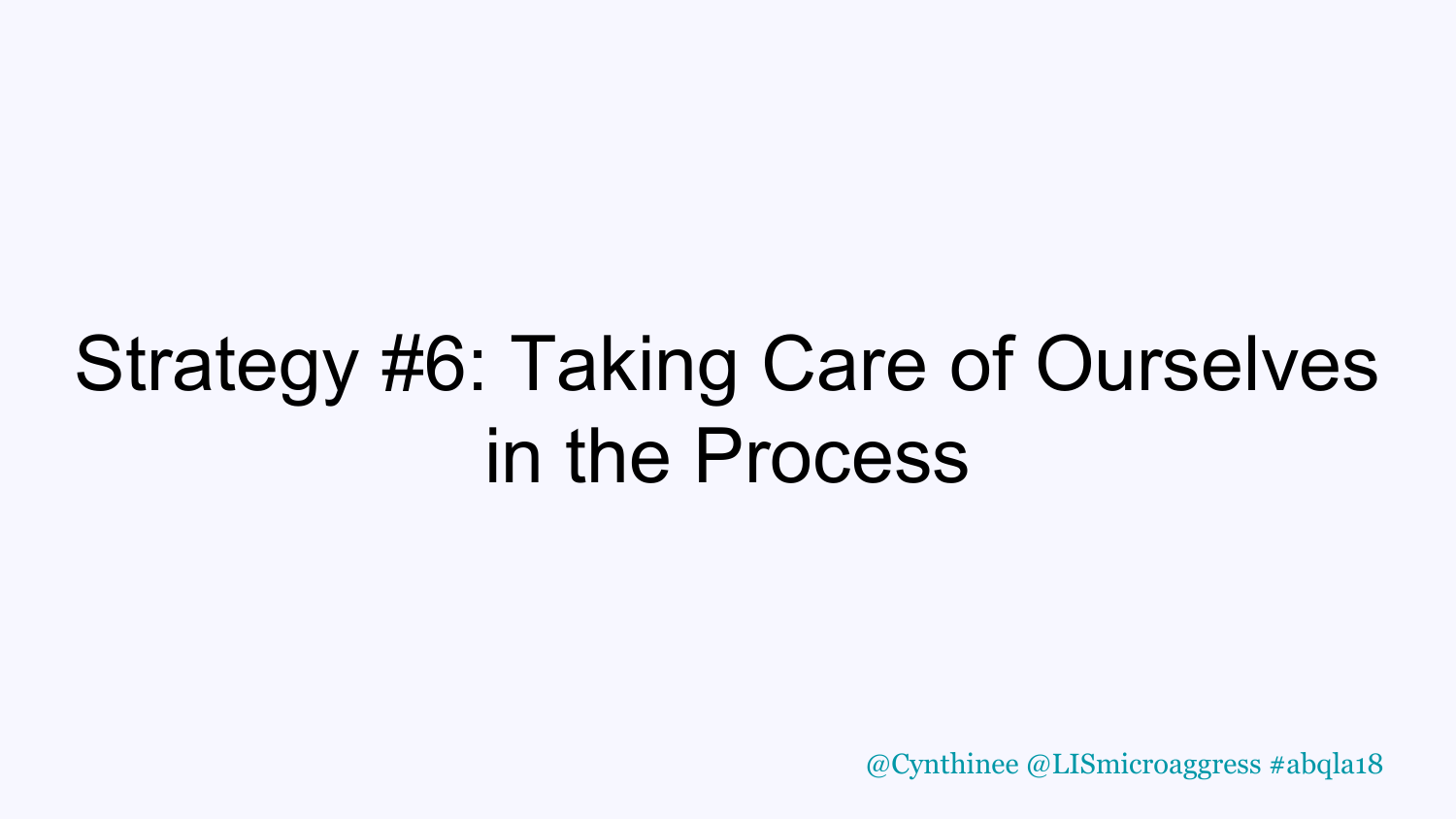## So...What can I do?

Be critical about how we operate!

Taking an active role in building more inclusive work environments! Avoid complacency.

Doesn't always have to be "big"; consideration of [microactivism:](https://crln.acrl.org/index.php/crlnews/article/view/9292/10371) small-scale activism.

Find collaborators.

Share best practices. Share your wins!